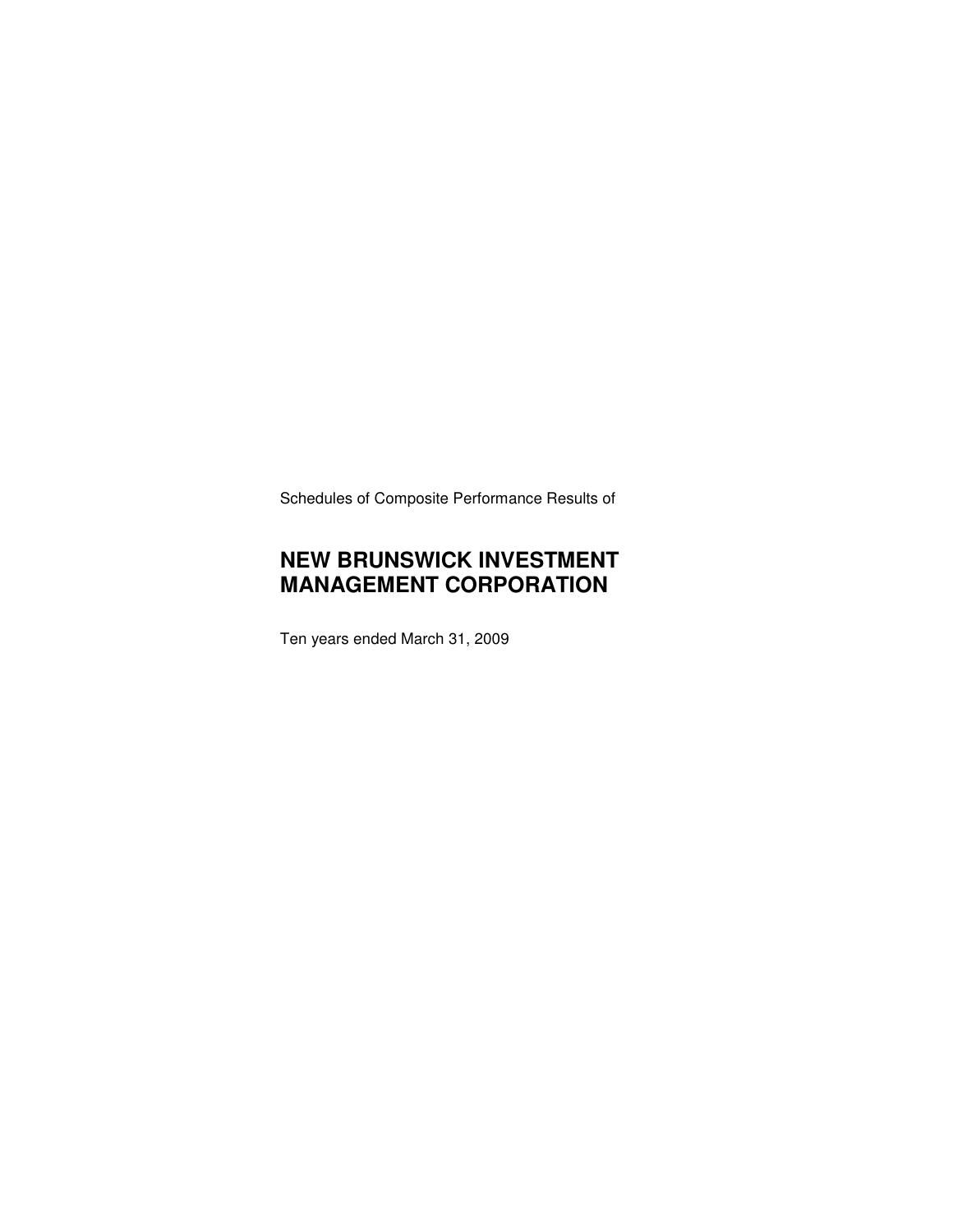

**Chartered Accountants** 77 Westmorland Street Suite 700 Place Marven's Fredericton NB E3B 6Z3 PO Box 827 PO Box 2388 Stn Main Telephone (506) 452-8000 Moncton NB E1C 8N6 Saint John NB E2L 3V6<br>
Fax (506) 450-0072 Telephone (506) 856-4400 Telephone (506) 634-1000 Fax (506) 450-0072 Telephone (506) 856-4400 Telephone (506) 634-1000 Internet www.kpmg.ca Fax

Frederick Square One Factory Lane Harbour Building

# **AUDITORS' REPORT ON SCHEDULES OF COMPOSITE PERFORMANCE RESULTS**

To the Directors of New Brunswick Investment Management Corporation

We have examined whether New Brunswick Investment Management Corporation complied with the composite construction requirements of the CFA Institute's Global Investment Performance Standards ("GIPS") on a firm-wide basis for the ten years ended March 31, 2009, and whether the Corporation designed its processes and procedures to calculate and present performance results in compliance with the GIPS as of March 31, 2009. We have also examined the accompanying schedule of composite performance results for total funds under management for the ten years ended March 31, 2009 and the following supplemental schedules of composite performance results for the ten years ended March 31, 2009 (collectively, the "Schedules"):

- Public Service Superannuation Fund
- Teachers' Pension Fund
- Judges' Superannuation Fund

The Corporation's management is responsible for compliance with the GIPS, for the design of its processes and procedures, and for the accompanying Schedules. Our responsibility is to express an opinion based on our examination.

Our examination was conducted in accordance with Canadian generally accepted auditing standards. Those standards require that we plan and perform an audit to obtain reasonable assurance whether the corporation has complied with the GIPS. Accordingly, our audit included examining, on a test basis, the evidence supporting the Corporation's processes and procedures referred to above, and performing the procedures for verification as set forth by the GIPS, including procedures for a focused performance examination, as well as such other procedures as we considered necessary in the circumstances.

In our opinion, the Corporation has, in all material respects:

- Complied with the composite construction requirements of the GIPS on a firm-wide basis for the ten years ended March 31, 2009; and
- Designed its processes and procedures to calculate and present performance results in compliance with the GIPS as of March 31, 2009.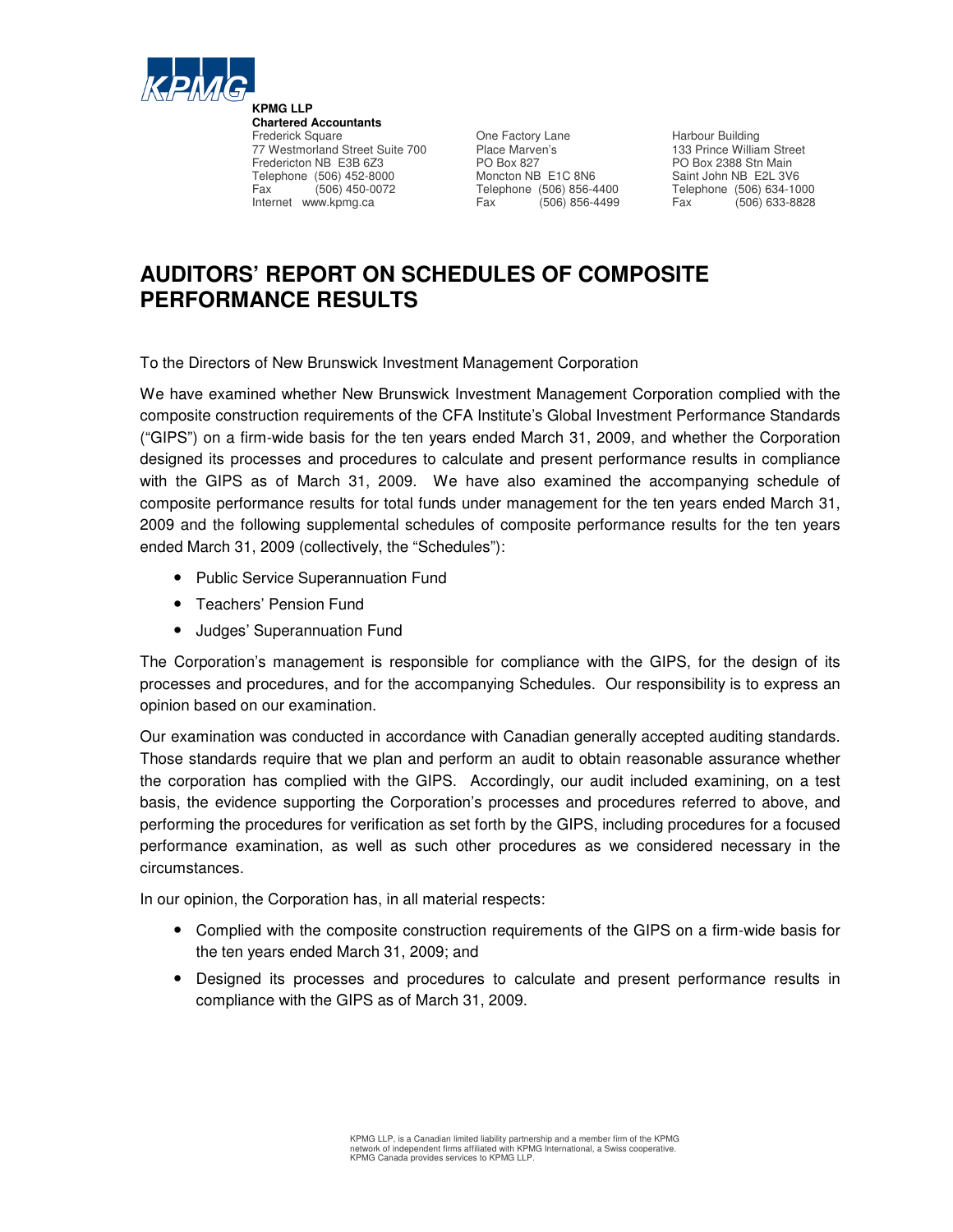

Page 2

Also, in our opinion, the accompanying Schedules are presented, in all material respects, in conformity with the GIPS.

This report does not relate to any composite presentation of the Corporation other than the accompanying Schedules.

 $KPMG$  110

Chartered Accountants

Fredericton, Canada May 8, 2009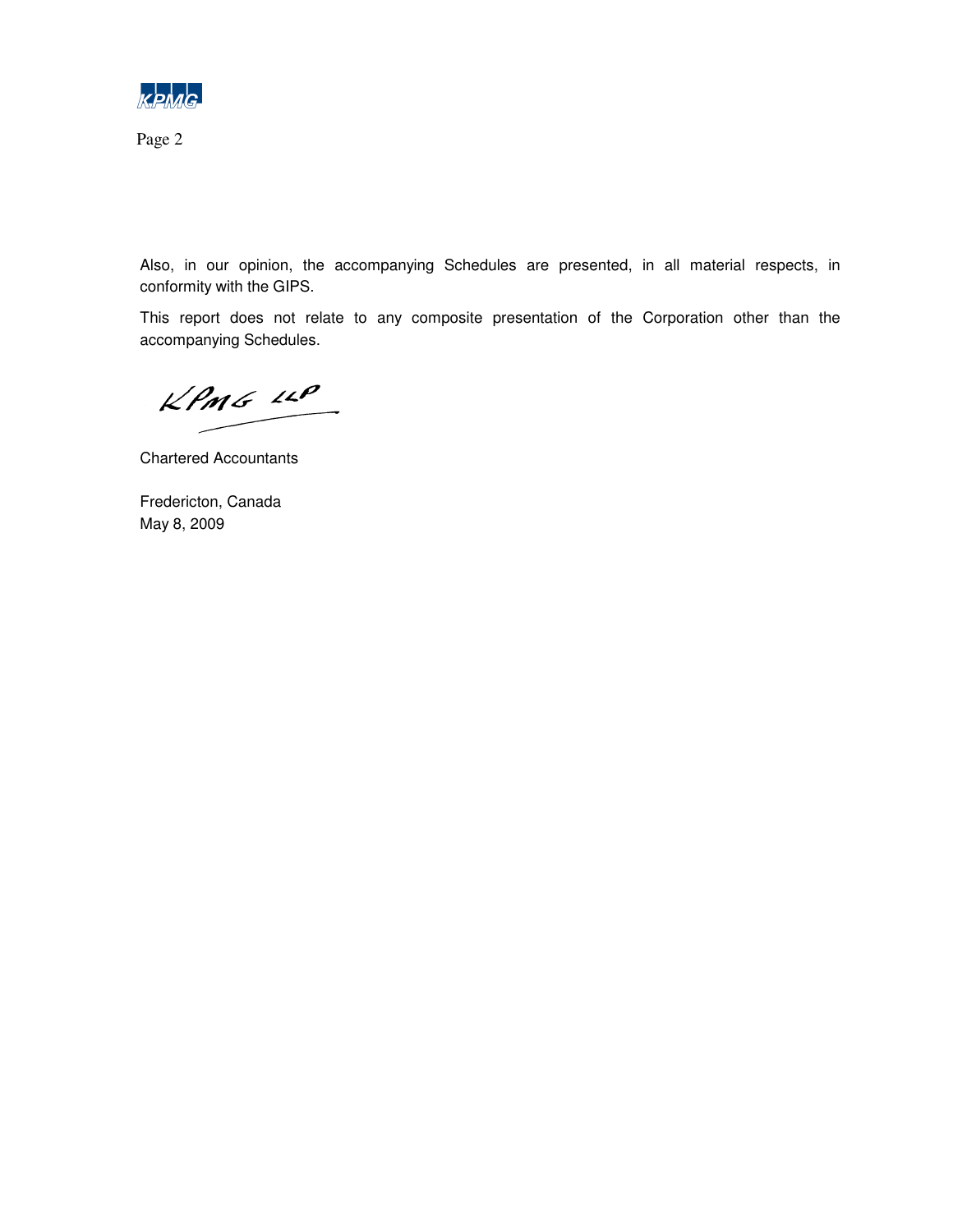## **NEW BRUNSWICK INVESTMENT MANAGEMENT CORPORATION Total Funds Under Management**

Schedule of Composite Performance Results - Total Funds Under Management Ten years ended March 31, 2009

|                                | <b>Total annual</b><br>return% | <b>Benchmark</b><br>return % | Number of<br>portfolios | Composite<br>dispersion % | <b>Total Assets</b><br>end of year<br>\$ (in millions) | <b>Total assets</b><br>under<br>management % |
|--------------------------------|--------------------------------|------------------------------|-------------------------|---------------------------|--------------------------------------------------------|----------------------------------------------|
| April 1, 2008 - March 31, 2009 | (18.34)                        | (18.62)                      | 3                       | 0.22                      | 7,026.0                                                | 100.00                                       |
| April 1, 2007 - March 31, 2008 | 0.79                           | 0.52                         | 3                       | 0.07                      | 8,693.7                                                | 100.00                                       |
| April 1, 2006 - March 31, 2007 | 8.68                           | 8.00                         | 3                       | 0.18                      | 8,708.3                                                | 100.00                                       |
| April 1, 2005 - March 31, 2006 | 15.87                          | 15.78                        | 3                       | 1.01                      | 8,089.5                                                | 100.00                                       |
| April 1, 2004 - March 31, 2005 | 8.51                           | 8.14                         | 3                       | 0.42                      | 7,046.1                                                | 100.00                                       |
| April 1, 2003 - March 31, 2004 | 25.27                          | 24.96                        | 3                       | 2.07                      | 6,556.0                                                | 100.00                                       |
| April 1, 2002 - March 31, 2003 | (6.95)                         | (7.18)                       | 3                       | 2.40                      | 5,279.6                                                | 100.00                                       |
| April 1, 2001 - March 31, 2002 | 3.45                           | 3.28                         | 3                       | 0.29                      | 5,822.4                                                | 100.00                                       |
| April 1, 2000 - March 31, 2001 | (5.23)                         | (4.39)                       | 3                       | 2.41                      | 5,794.7                                                | 100.00                                       |
| April 1, 1999 - March 31, 2000 | 20.57                          | 20.58                        | 3                       | 4.04                      | 6,203.2                                                | 100.00                                       |

The accompanying notes are an integral part of this schedule of composite performance.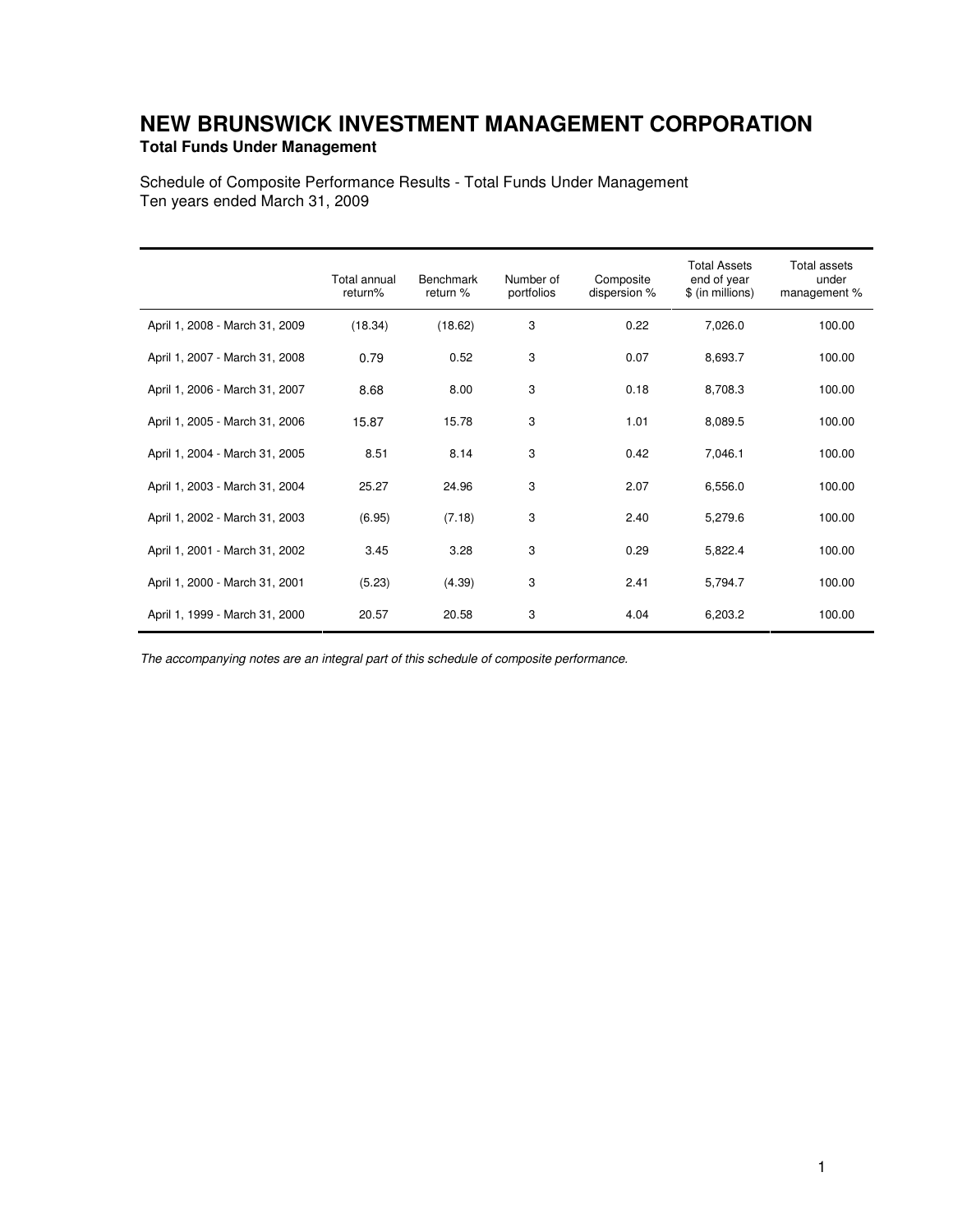### **Total Funds Under Management**

Schedule of Composite Performance Results - By Asset Class Ten years ended March 31, 2009

|                                |                                   |                                 |                    |                                                  |                   |                       |                        | Foreign<br>currency    |
|--------------------------------|-----------------------------------|---------------------------------|--------------------|--------------------------------------------------|-------------------|-----------------------|------------------------|------------------------|
|                                |                                   | <b>Total Annual</b><br>Return % | Equity %           | Alternative<br>Investments* %                    | Nominal<br>bond % | Inflation<br>linked % | Short-term<br>assets % | hedging<br>overlay** % |
| April 1, 2008 - March 31, 2009 | Return<br><b>Class Benchmarks</b> | (18.34)<br>(18.62)              | (30.37)<br>(30.60) | (19.05)<br>(21.68)                               | 5.19<br>6.39      | (1.30)<br>(0.78)      | 2.79<br>2.40           | (2.43)<br>(2.43)       |
|                                | Target percentage of assets       | 100                             | 45                 | 17                                               | 27                | 9                     | $\overline{c}$         |                        |
| April 1, 2007 - March 31, 2008 | Return<br><b>Class Benchmarks</b> | 0.79<br>0.52                    | (4.69)<br>(4.93)   | 5.13<br>1.34                                     | 6.98<br>6.99      | 5.90<br>6.38          | 4.65<br>4.61           |                        |
|                                | Target percentage of assets       | 100                             | 47                 | 13                                               | 28                | 10                    | $\overline{2}$         |                        |
| April 1, 2006 - March 31, 2007 | Return<br><b>Class Benchmarks</b> | 8.68<br>8.00                    | 12.28<br>12.35     | 11.57<br>7.54                                    | 5.69<br>5.33      | 0.10<br>0.04          | 4.27<br>4.19           |                        |
|                                | Target percentage of assets       | 100                             | 44                 | 11                                               | 30                | 12                    | 3                      |                        |
| April 1, 2005 - March 31, 2006 | Return<br><b>Class Benchmarks</b> | 15.87<br>15.78                  | 27.23<br>27.82     | 12.84<br>12.43                                   | 5.09<br>4.93      | 11.78<br>11.77        | 3.01<br>2.84           |                        |
|                                | Target percentage of assets       | 100                             | 39                 | 16                                               | 30                | 12                    | 3                      |                        |
| April 1, 2004 - March 31, 2005 | Return<br><b>Class Benchmarks</b> | 8.51<br>8.14                    | 11.84<br>11.50     | 6.72<br>6.38                                     | 5.28<br>5.01      | 11.32<br>10.68        | 2.46<br>2.22           |                        |
|                                | Target percentage of assets       | 100                             | 39                 | 16                                               | 30                | 12                    | 3                      |                        |
| April 1, 2003 - March 31, 2004 | Return<br><b>Class Benchmarks</b> | 25.27<br>24.96                  | 39.26<br>38.03     | 26.64<br>31.84                                   | 10.27<br>10.10    | 15.42<br>15.27        | 3.04<br>2.97           |                        |
|                                | Target percentage of assets       | 100                             | 47                 | 12                                               | 27                | 12                    | $\overline{c}$         |                        |
| April 1, 2002 - March 31, 2003 | Return<br><b>Class Benchmarks</b> | (6.95)<br>(7.18)                | (22.55)<br>(22.12) | (16.72)<br>(19.86)                               | 9.76<br>9.42      | 19.99<br>19.93        | 2.87<br>2.68           |                        |
|                                | Target percentage of assets       | 100                             | 47                 | 6                                                | 31                | 12                    | 4                      |                        |
| April 1, 2001 - March 31, 2002 | Return<br><b>Class Benchmarks</b> | 3.45<br>3.28                    | 1.69<br>1.32       | 6.86<br>6.99                                     | 4.84<br>4.73      | 2.62<br>2.41          | 4.11<br>3.68           |                        |
|                                | Target percentage of assets       | 100                             | 46                 | 6                                                | 31                | 12                    | 5                      |                        |
| April 1, 2000 - March 31, 2001 | Return<br><b>Class Benchmarks</b> | (5.23)<br>(4.39)                | (18.39)<br>(15.97) | $(13.38)$ <sup>+</sup><br>$(10.49)$ <sup>+</sup> | 8.98<br>8.67      | 11.66<br>11.38        | 5.87<br>5.72           |                        |
|                                | Target percentage of assets       | 100                             | 46                 | 6                                                | 31                | 12                    | 5                      |                        |
| April 1, 1999 - March 31, 2000 | Return<br><b>Class Benchmarks</b> | 20.57<br>20.58                  | 43.57<br>40.27     |                                                  | 0.31<br>1.23      | 12.28<br>12.42        | 4.97<br>4.74           |                        |
|                                | Target percentage of assets       | 100                             | 48                 |                                                  | 37                | 10                    | 5                      |                        |

The accompanying notes are an integral part of this schedule of composite performance.

Alternative investment asset class implemented on February 1, 2001.

Foreign Currency hedging overlay asset class implemented on April 1, 2008. Foreign Currency hedging overlay represents the return of the separate unit trust funds created to conduct foreign exchange hedging on behalf of clients.

† These returns have not been annualized.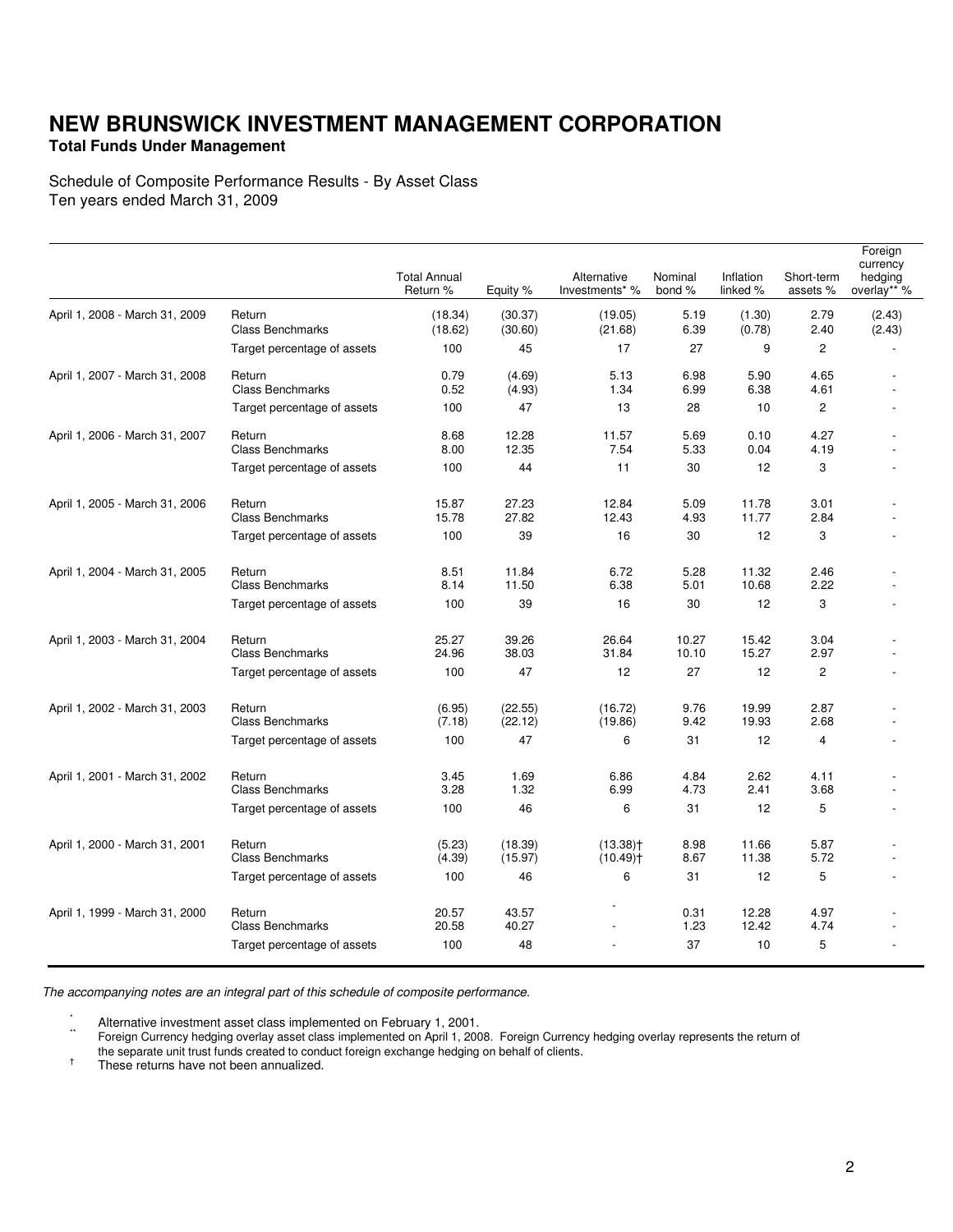### **Total Funds Under Management**

Schedule of Composite Performance Results – By Asset Class Annualized for the periods indicated

| Annual compound returns |                         | Total%  | Equity% | Alternative<br>investments* % | Nominal<br>bond % | Inflation<br>linked % | Short-term<br>assets % | Foreign<br>currency<br>hedging<br>overlay** % |
|-------------------------|-------------------------|---------|---------|-------------------------------|-------------------|-----------------------|------------------------|-----------------------------------------------|
|                         |                         |         |         |                               |                   |                       |                        |                                               |
| 10 Years                | Return                  | 4.48    | 3.14    |                               | 6.20              | 8.78                  | 3.80                   |                                               |
|                         | <b>Class Benchmarks</b> | 4.33    | 3.10    |                               | 6.25              | 8.76                  | 3.60                   |                                               |
| 9 Years                 | Return                  | 2.83    | (0.58)  | 1.23                          | 6.88              | 8.40                  | 3.67                   |                                               |
|                         | <b>Class Benchmarks</b> | 2.66    | (0.37)  | 0.36                          | 6.82              | 8.36                  | 3.47                   |                                               |
| 8 Years                 | Return                  | 3.88    | 1.90    | 3.22                          | 6.62              | 7.99                  | 3.40                   |                                               |
|                         | <b>Class Benchmarks</b> | 3.58    | 1.77    | 1.81                          | 6.60              | 7.99                  | 3.20                   |                                               |
| 7 Years                 | Return                  | 3.94    | 1.93    | 2.71                          | 6.88              | 8.79                  | 3.30                   |                                               |
|                         | <b>Class Benchmarks</b> | 3.62    | 1.84    | 1.09                          | 6.86              | 8.81                  | 3.13                   |                                               |
| 6 Years                 | Return                  | 5.88    | 6.71    | 6.36                          | 6.40              | 7.02                  | 3.37                   |                                               |
|                         | <b>Class Benchmarks</b> | 5.54    | 6.49    | 5.08                          | 6.44              | 7.06                  | 3.20                   |                                               |
| 5 Years                 | Return                  | 2.38    | 1.18    | 2.72                          | 5.64              | 5.42                  | 3.43                   |                                               |
|                         | <b>Class Benchmarks</b> | 2.04    | 1.11    | 0.42                          | 5.73              | 5.49                  | 3.25                   |                                               |
| 4 Years                 | Return                  | 0.90    | (1.33)  | 1.74                          | 5.74              | 3.99                  | 3.68                   |                                               |
|                         | <b>Class Benchmarks</b> | 0.57    | (1.34)  | (1.02)                        | 5.91              | 4.23                  | 3.51                   |                                               |
| 3 Years                 | Return                  | (3.65)  | (9.34)  | (1.71)                        | 5.95              | 1.52                  | 3.90                   |                                               |
|                         | <b>Class Benchmarks</b> | (4.05)  | (9.50)  | (5.14)                        | 6.23              | 1.83                  | 3.73                   |                                               |
| 2 Years                 | Return                  | (9.28)  | (18.54) | (7.75)                        | 6.08              | 2.24                  | 3.71                   |                                               |
|                         | <b>Class Benchmarks</b> | (9.56)  | (18.77) | (10.91)                       | 6.69              | 2.74                  | 3.50                   | $\qquad \qquad \blacksquare$                  |
| 1 Year                  | Return                  | (18.34) | (30.37) | (19.05)                       | 5.19              | (1.30)                | 2.79                   | (2.43)                                        |
|                         | <b>Class Benchmarks</b> | (18.62) | (30.60) | (21.68)                       | 6.39              | (0.78)                | 2.40                   | (2.43)                                        |

The accompanying notes are an integral part of this schedule of composite performance.

\* Alternative investment asset class implemented on February 1, 2001.

 \*\* Foreign Currency hedging overlay asset class implemented on April 1, 2008. Foreign Currency hedging overlay represents the return of the separate unit trust funds created to conduct foreign exchange hedging on behalf of clients.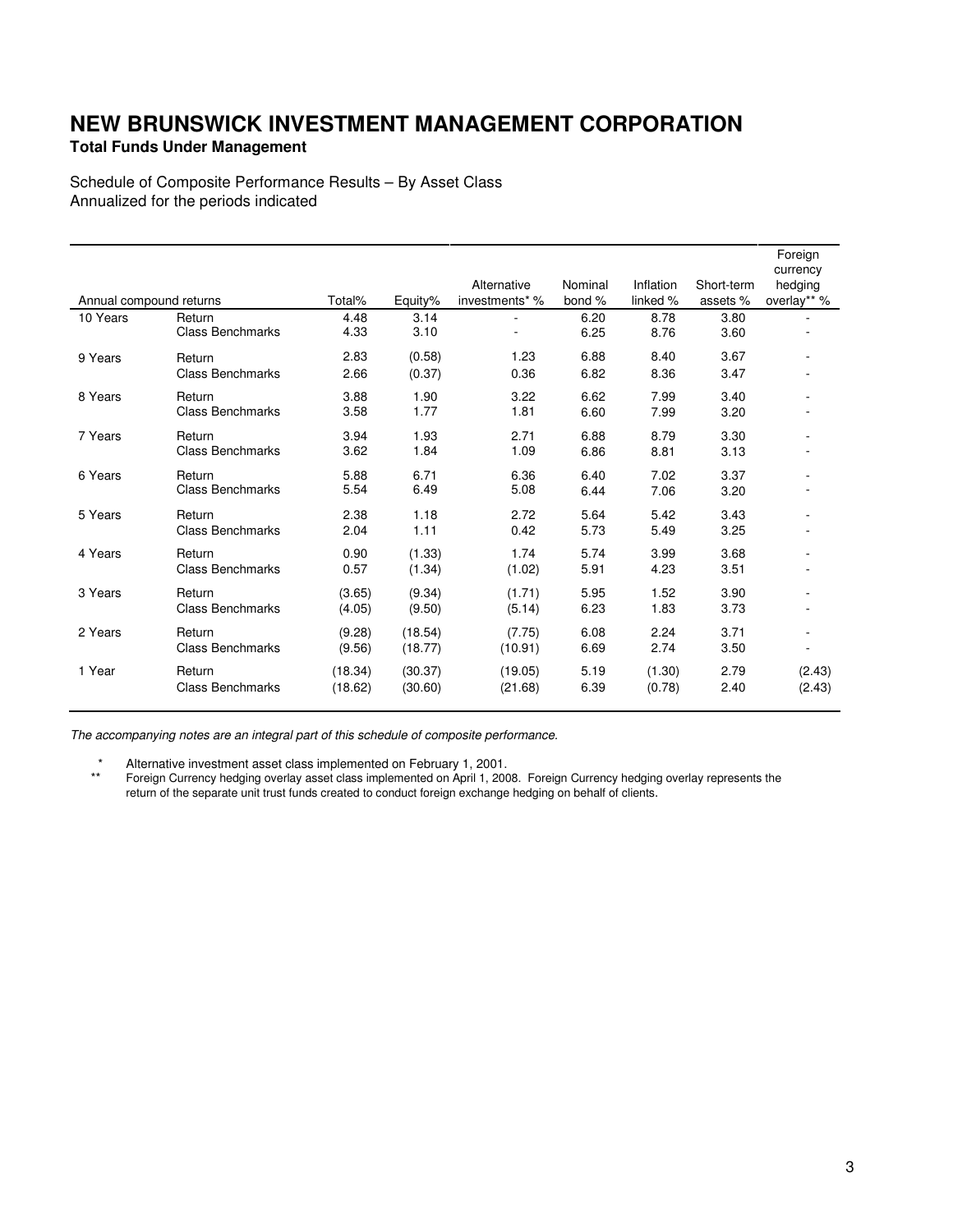## **NEW BRUNSWICK INVESTMENT MANAGEMENT CORPORATION Public Service Superannuation Fund**

Supplemental Schedule of Composite Performance Results – Total Fund (note 3) Ten years ended March 31, 2009

|                                | Total annual<br>return % | Benchmark<br>return % | <b>Total Assets</b><br>end of year<br>\$ (in millions) | Percentage of<br>total assets under<br>management % |
|--------------------------------|--------------------------|-----------------------|--------------------------------------------------------|-----------------------------------------------------|
| April 1, 2008 - March 31, 2009 | (18.43)                  | (18.69)               | 3,844.8                                                | 54.72                                               |
| April 1, 2007 - March 31, 2008 | 0.76                     | 0.48                  | 4,724.0                                                | 54.34                                               |
| April 1, 2006 - March 31, 2007 | 8.77                     | 8.08                  | 4,701.1                                                | 53.98                                               |
| April 1, 2005 - March 31, 2006 | 16.05                    | 15.96                 | 4,333.4                                                | 53.57                                               |
| April 1, 2004 - March 31, 2005 | 8.53                     | 8.17                  | 3,745.4                                                | 53.16                                               |
| April 1, 2003 - March 31, 2004 | 25.51                    | 25.21                 | 3,456.0                                                | 52.72                                               |
| April 1, 2002 - March 31, 2003 | (7.32)                   | (7.54)                | 2,753.5                                                | 52.15                                               |
| April 1, 2001 - March 31, 2002 | 3.41                     | 3.25                  | 3,008.3                                                | 51.67                                               |
| April 1, 2000 - March 31, 2001 | (5.67)                   | (4.82)                | 2,960.1                                                | 51.08                                               |
| April 1, 1999 - March 31, 2000 | 21.49                    | 21.46                 | 3,172.3                                                | 51.14                                               |

The accompanying notes are an integral part of this schedule of composite performance.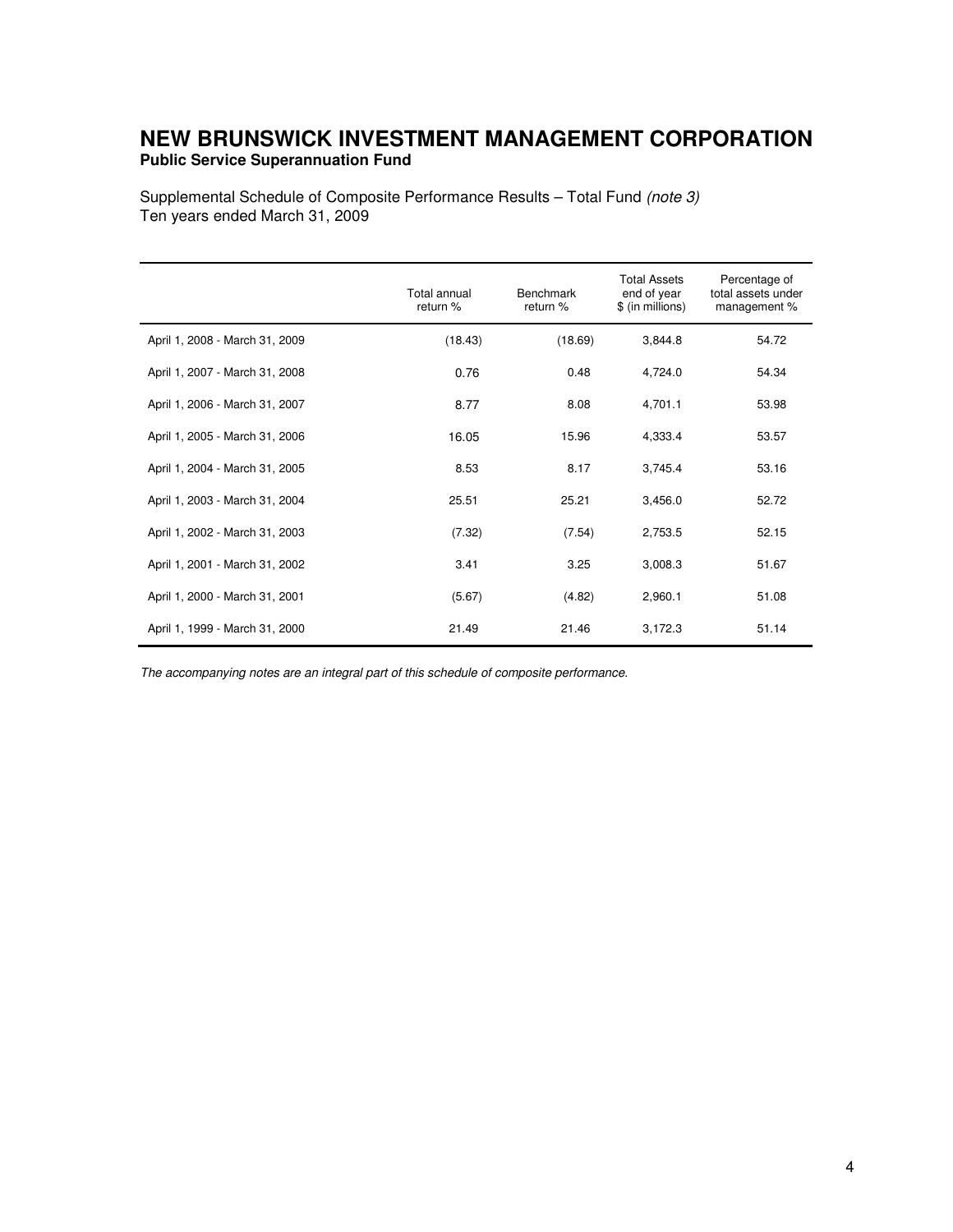### **Public Service Superannuation Fund**

Supplemental Schedule of Composite Performance Results - By Asset Class (note 3) Ten years ended March 31, 2009

|                                |                                   |                                 |                    |                                      |                   |                       |                        | Foreign                            |
|--------------------------------|-----------------------------------|---------------------------------|--------------------|--------------------------------------|-------------------|-----------------------|------------------------|------------------------------------|
|                                |                                   | <b>Total Annual</b><br>Return % | Equity %           | Alternative<br>Investments* %        | Nominal<br>bond % | Inflation<br>linked % | Short-term<br>assets % | currency<br>hedging<br>overlay** % |
| April 1, 2008 - March 31, 2009 | Return<br><b>Class Benchmarks</b> | (18.43)<br>(18.69)              | (30.40)<br>(30.60) | (18.48)<br>(21.05)                   | 5.19<br>6.39      | (1.30)<br>(0.78)      | 2.79<br>2.40           | (2.40)<br>(2.40)                   |
|                                | Target percentage of assets       | 100                             | 46                 | 16                                   | 27                | 9                     | $\overline{2}$         |                                    |
| April 1, 2007 - March 31, 2008 | Return<br><b>Class Benchmarks</b> | 0.76<br>0.48                    | (4.67)<br>(4.92)   | 5.57<br>1.34                         | 6.98<br>6.99      | 5.90<br>6.38          | 4.65<br>4.61           |                                    |
|                                | Target percentage of assets       | 100                             | 48                 | 12                                   | 28                | 10                    | $\overline{2}$         |                                    |
| April 1, 2006 - March 31, 2007 | Return<br><b>Class Benchmarks</b> | 8.77<br>8.08                    | 12.28<br>12.35     | 11.57<br>7.54                        | 5.69<br>5.33      | 0.10<br>0.04          | 4.27<br>4.19           |                                    |
|                                | Target percentage of assets       | 100                             | 45                 | 11                                   | 29                | 11                    | 3                      |                                    |
| April 1, 2005 - March 31, 2006 | Return<br><b>Class Benchmarks</b> | 16.05<br>15.96                  | 27.23<br>27.82     | 12.85<br>12.43                       | 5.10<br>4.93      | 11.78<br>11.77        | 3.01<br>2.84           |                                    |
|                                | Target percentage of assets       | 100                             | 40                 | 16                                   | 30                | 11                    | 3                      |                                    |
| April 1, 2004 - March 31, 2005 | Return<br><b>Class Benchmarks</b> | 8.53<br>8.17                    | 11.83<br>11.49     | 6.72<br>6.38                         | 5.28<br>5.01      | 11.32<br>10.68        | 2.46<br>2.22           |                                    |
|                                | Target percentage of assets       | 100                             | 40                 | 16                                   | 30                | 11                    | 3                      |                                    |
| April 1, 2003 - March 31, 2004 | Return<br><b>Class Benchmarks</b> | 25.51<br>25.21                  | 39.27<br>38.06     | 26.64<br>31.84                       | 10.27<br>10.10    | 15.42<br>15.27        | 3.04<br>2.97           |                                    |
|                                | Target percentage of assets       | 100                             | 48                 | 12                                   | 27                | 11                    | $\overline{c}$         |                                    |
| April 1, 2002 - March 31, 2003 | Return<br><b>Class Benchmarks</b> | (7.32)<br>(7.54)                | (22.60)<br>(22.16) | (16.72)<br>(19.86)                   | 9.76<br>9.42      | 19.99<br>19.93        | 2.87<br>2.68           |                                    |
|                                | Target percentage of assets       | 100                             | 48                 | 6                                    | 31                | 11                    | 4                      |                                    |
| April 1, 2001 - March 31, 2002 | Return<br><b>Class Benchmarks</b> | 3.41<br>3.25                    | 1.65<br>1.30       | 6.86<br>6.99                         | 4.84<br>4.73      | 2.62<br>2.41          | 4.11<br>3.68           |                                    |
|                                | Target percentage of assets       | 100                             | 47                 | 6                                    | 31                | 11                    | 5                      |                                    |
| April 1, 2000 - March 31, 2001 | Return<br><b>Class Benchmarks</b> | (5.67)<br>(4.82)                | (18.38)<br>(15.93) | $(13.38)^{T}$<br>$(10.49)^{\dagger}$ | 8.98<br>8.67      | 11.66<br>11.38        | 5.87<br>5.72           |                                    |
|                                | Target percentage of assets       | 100                             | 47                 | 6                                    | 31                | 11                    | 5                      |                                    |
| April 1, 1999 - March 31, 2000 | Return<br><b>Class Benchmarks</b> | 21.49<br>21.46                  | 43.43<br>40.13     |                                      | 0.32<br>1.23      | 12.28<br>12.42        | 4.97<br>4.74           |                                    |
|                                | Target percentage of assets       | 100                             | 50                 |                                      | 36                | 9                     | 5                      |                                    |

The accompanying notes are an integral part of this schedule of composite performance.

 $\frac{1}{10}$  Alternative investment asset class implemented on February 1, 2001.

\*\* Foreign Currency hedging overlay asset class implemented on April 1, 2008. Foreign Currency hedging overlay represents the return of

the separate unit trust funds created to conduct foreign exchange hedging on behalf of clients.

† These returns have not been annualized.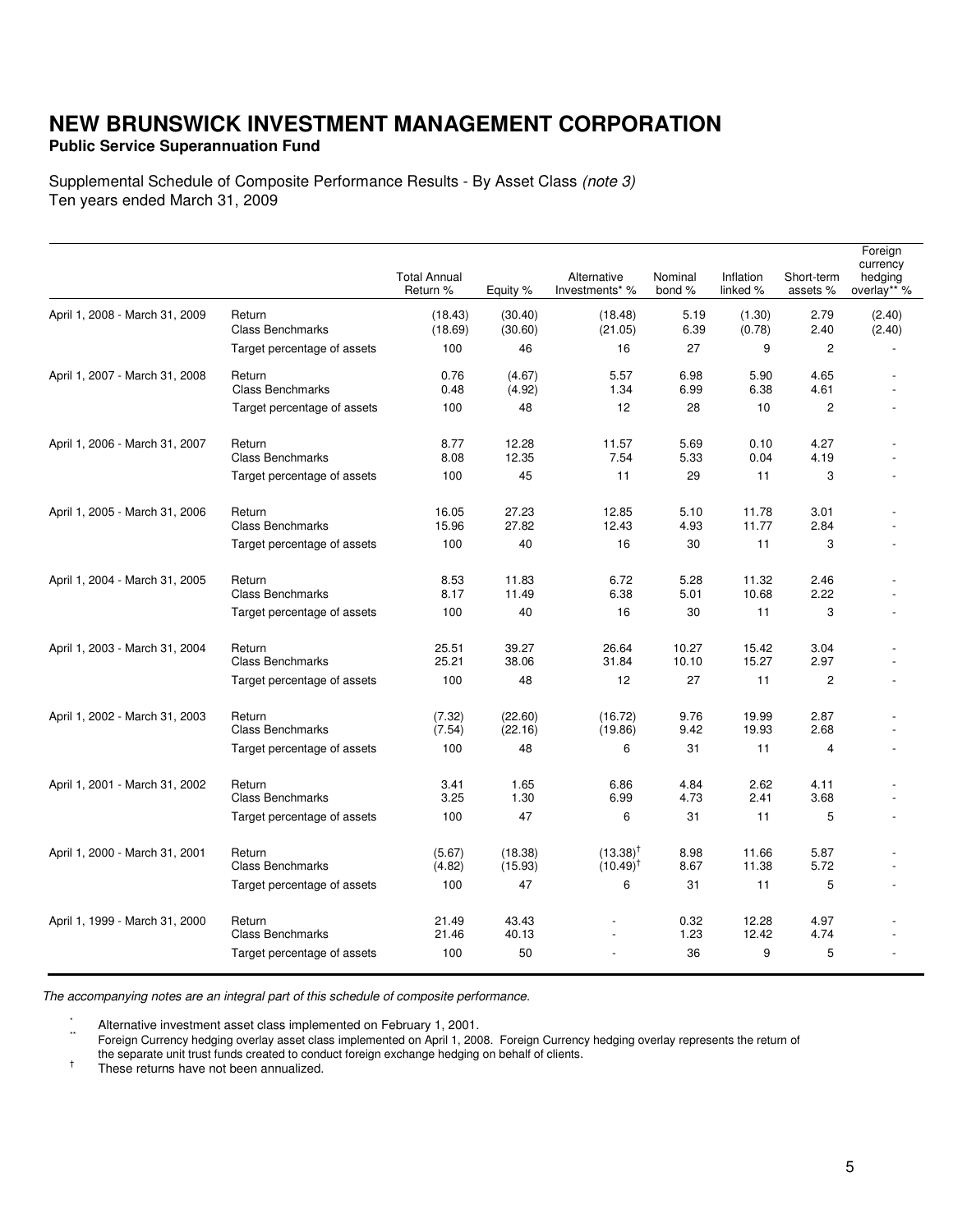## **Public Service Superannuation Fund**

Supplemental Schedule of Composite Performance Results - By Asset Class (note 3) Annualized for the periods indicated

|                         |                         |         |         |                |         |           |            | Foreign                |
|-------------------------|-------------------------|---------|---------|----------------|---------|-----------|------------|------------------------|
|                         |                         |         |         | Alternative    | Nominal | Inflation | Short-term | currency               |
| Annual compound returns |                         | Total%  | Equity% | investments* % | bond %  | linked %  | assets %   | hedging<br>overlay** % |
| 10 Years                | Return                  | 4.49    | 3.12    |                | 6.20    | 8.78      | 3.80       |                        |
|                         | <b>Class Benchmarks</b> | 4.35    | 3.08    |                | 6.25    | 8.76      | 3.60       |                        |
|                         |                         |         |         |                |         |           |            |                        |
| 9 Years                 | Return                  | 2.76    | (0.59)  | 1.36           | 6.88    | 8.40      | 3.67       |                        |
|                         | <b>Class Benchmarks</b> | 2.60    | (0.37)  | 0.45           | 6.82    | 8.36      | 3.47       |                        |
| 8 Years                 | Return                  | 3.86    | 1.89    | 3.37           | 6.62    | 7.99      | 3.40       |                        |
|                         | <b>Class Benchmarks</b> | 3.57    | 1.76    | 1.91           | 6.60    | 7.99      | 3.20       |                        |
|                         |                         |         |         |                |         |           |            |                        |
| 7 Years                 | Return                  | 3.93    | 1.92    | 2.88           | 6.88    | 8.79      | 3.30       |                        |
|                         | <b>Class Benchmarks</b> | 3.62    | 1.83    | 1.20           | 6.86    | 8.81      | 3.13       |                        |
| 6 Years                 | Return                  | 5.93    | 6.71    | 6.56           | 6.40    | 7.02      | 3.37       |                        |
|                         | <b>Class Benchmarks</b> | 5.60    | 6.49    | 5.22           | 6.44    | 7.06      | 3.20       |                        |
| 5 Years                 | Return                  | 2.40    | 1.17    | 2.95           | 5.65    | 5.42      | 3.43       |                        |
|                         | <b>Class Benchmarks</b> | 2.07    | 1.10    | 0.58           | 5.73    | 5.49      | 3.25       |                        |
|                         |                         |         |         |                |         |           |            |                        |
| 4 Years                 | Return                  | 0.92    | (1.33)  | 2.03           | 5.74    | 3.99      | 3.68       |                        |
|                         | <b>Class Benchmarks</b> | 0.59    | (1.34)  | (0.82)         | 5.91    | 4.23      | 3.51       |                        |
| 3 Years                 | Return                  | (3.67)  | (9.35)  | (1.34)         | 5.95    | 1.52      | 3.90       |                        |
|                         | <b>Class Benchmarks</b> | (4.06)  | (9.50)  | (4.89)         | 6.23    | 1.83      | 3.73       |                        |
|                         |                         |         |         |                |         |           |            |                        |
| 2 Years                 | Return                  | (9.34)  | (18.55) | (7.23)         | 6.08    | 2.24      | 3.71       |                        |
|                         | <b>Class Benchmarks</b> | (9.61)  | (18.77) | (10.55)        | 6.69    | 2.74      | 3.50       |                        |
| 1 Year                  | Return                  | (18.43) | (30.40) | (18.48)        | 5.19    | (1.30)    | 2.79       | (2.40)                 |
|                         | <b>Class Benchmarks</b> | (18.69) | (30.60) | (21.05)        | 6.39    | (0.78)    | 2.40       | (2.40)                 |
|                         |                         |         |         |                |         |           |            |                        |

The accompanying notes are an integral part of this schedule of composite performance.

\* Alternative investment asset class implemented on February 1, 2001.<br>\*\* Foreign Currency hedging overlay asset class implemented on April 1, 200

 \*\* Foreign Currency hedging overlay asset class implemented on April 1, 2008. Foreign Currency hedging overlay represents the return of the separate unit trust funds created to conduct foreign exchange hedging on behalf of clients.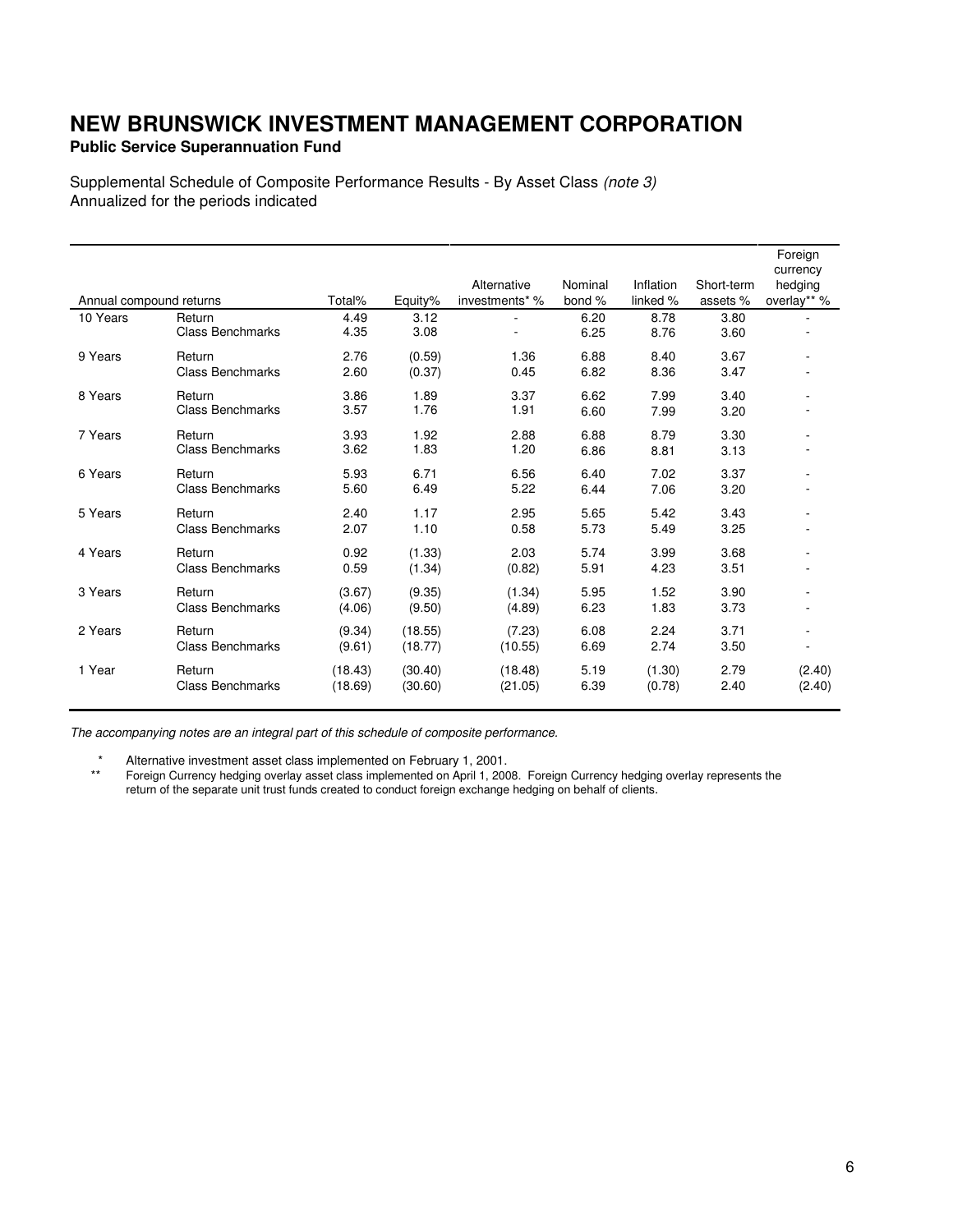## **NEW BRUNSWICK INVESTMENT MANAGEMENT CORPORATION Teachers' Pension Fund**

Supplemental Schedule of Composite Performance Results – Total Fund (note 3) Ten years ended March 31, 2009

|                                | Total annual<br>return % | <b>Benchmark</b><br>return % | <b>Total Assets</b><br>end of year<br>\$ (in millions) | Percentage of total<br>assets under<br>management % |
|--------------------------------|--------------------------|------------------------------|--------------------------------------------------------|-----------------------------------------------------|
| April 1, 2008 - March 31, 2009 | (18.24)                  | (18.55)                      | 3,157.8                                                | 44.94                                               |
| April 1, 2007 - March 31, 2008 | 0.83                     | 0.56                         | 3,941.1                                                | 45.33                                               |
| April 1, 2006 - March 31, 2007 | 8.58                     | 7.90                         | 3,978.2                                                | 45.68                                               |
| April 1, 2005 - March 31, 2006 | 15.67                    | 15.58                        | 3,728.6                                                | 46.09                                               |
| April 1, 2004 - March 31, 2005 | 8.47                     | 8.10                         | 3,276.1                                                | 46.49                                               |
| April 1, 2003 - March 31, 2004 | 24.98                    | 24.68                        | 3,076.4                                                | 46.92                                               |
| April 1, 2002 - March 31, 2003 | (6.53)                   | (6.78)                       | 2,506.7                                                | 47.48                                               |
| April 1, 2001 - March 31, 2002 | 3.50                     | 3.31                         | 2,791.8                                                | 47.95                                               |
| April 1, 2000 - March 31, 2001 | (4.76)                   | (3.93)                       | 2,813.4                                                | 48.55                                               |
| April 1, 1999 - March 31, 2000 | 19.60                    | 19.64                        | 3,008.9                                                | 48.51                                               |

The accompanying notes are an integral part of this schedule of composite performance.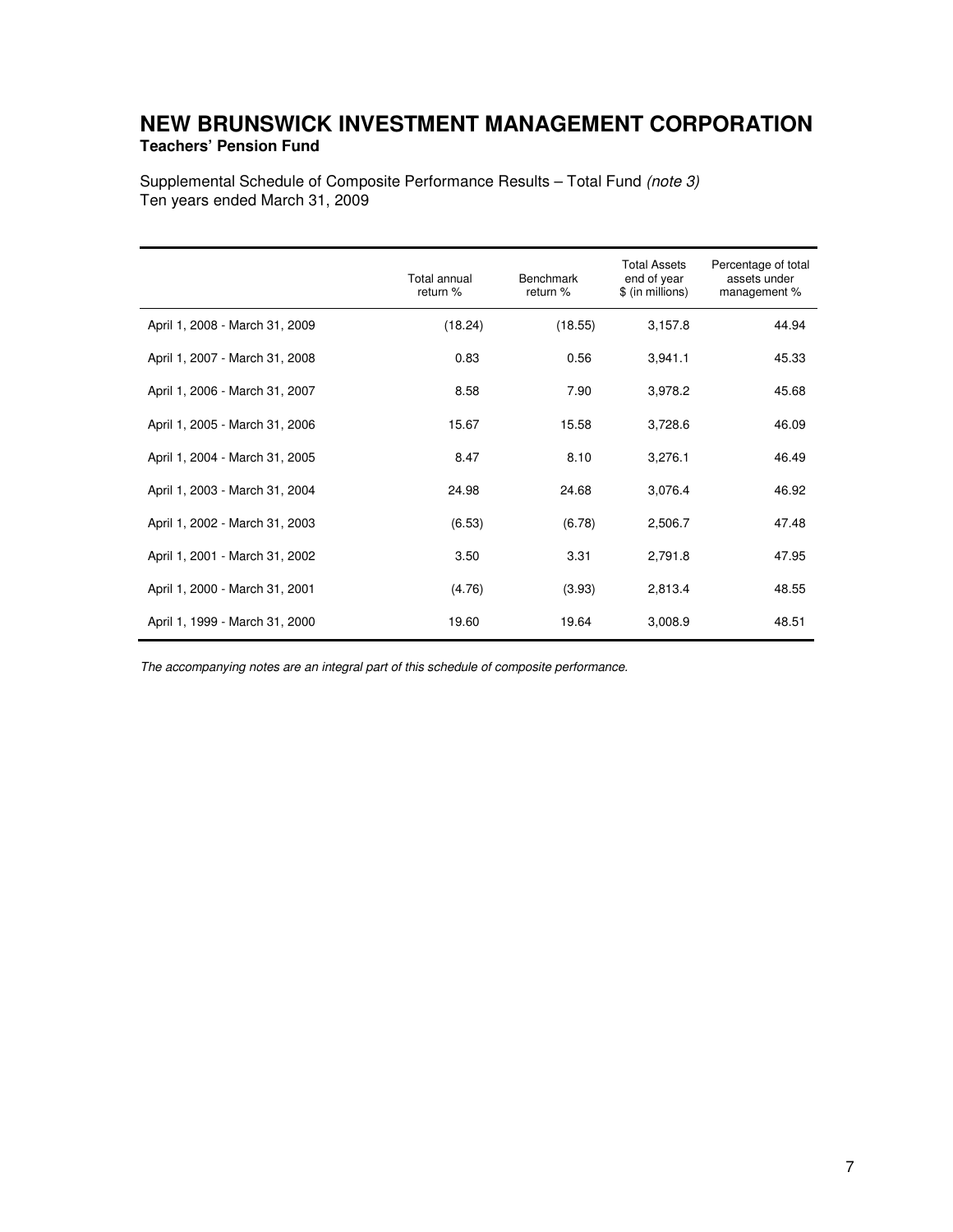## **NEW BRUNSWICK INVESTMENT MANAGEMENT CORPORATION Teachers' Pension Fund**

Supplemental Schedule of Composite Performance Results - By Asset Class (note 3) Ten years ended March 31, 2009

|                                |                                   | <b>Total Annual</b><br>Return % | Equity %           | Alternative<br>Investments* %                    | Nominal<br>bond % | Inflation<br>linked % | Short-term<br>assets % | Foreign<br>currency<br>hedging<br>overlay** % |
|--------------------------------|-----------------------------------|---------------------------------|--------------------|--------------------------------------------------|-------------------|-----------------------|------------------------|-----------------------------------------------|
| April 1, 2008 - March 31, 2009 | Return<br><b>Class Benchmarks</b> | (18.24)<br>(18.55)              | (30.33)<br>(30.59) | (19.72)<br>(22.40)                               | 5.19<br>6.39      | (1.30)<br>(0.78)      | 2.79<br>2.40           | (2.47)<br>(2.47)                              |
|                                | Target percentage of assets       | 100                             | 44                 | 17                                               | 27                | 10                    | 2                      |                                               |
| April 1, 2007 - March 31, 2008 | Return<br><b>Class Benchmarks</b> | 0.83<br>0.56                    | (4.72)<br>(4.94)   | 4.65<br>1.34                                     | 6.98<br>6.99      | 5.90<br>6.38          | 4.65<br>4.61           |                                               |
|                                | Target percentage of assets       | 100                             | 46                 | 13                                               | 28                | 10                    | $\mathbf{2}$           |                                               |
| April 1, 2006 - March 31, 2007 | Return<br><b>Class Benchmarks</b> | 8.58<br>7.90                    | 12.28<br>12.35     | 11.57<br>7.54                                    | 5.69<br>5.33      | 0.10<br>0.04          | 4.27<br>4.19           |                                               |
|                                | Target percentage of assets       | 100                             | 43                 | 11                                               | 30                | 12                    | 3                      |                                               |
| April 1, 2005 - March 31, 2006 | Return<br><b>Class Benchmarks</b> | 15.67<br>15.58                  | 27.22<br>27.83     | 12.82<br>12.43                                   | 5.09<br>4.93      | 11.78<br>11.77        | 3.01<br>2.84           |                                               |
|                                | Target percentage of assets       | 100                             | 38                 | 16                                               | 31                | 12                    | 3                      |                                               |
| April 1, 2004 - March 31, 2005 | Return<br><b>Class Benchmarks</b> | 8.47<br>8.10                    | 11.85<br>11.51     | 6.71<br>6.38                                     | 5.28<br>5.01      | 11.32<br>10.68        | 2.46<br>2.22           |                                               |
|                                | Target percentage of assets       | 100                             | 38                 | 16                                               | 31                | 12                    | 3                      |                                               |
| April 1, 2003 - March 31, 2004 | Return<br><b>Class Benchmarks</b> | 24.98<br>24.68                  | 39.24<br>38.00     | 26.63<br>31.84                                   | 10.26<br>10.10    | 15.42<br>15.27        | 3.04<br>2.97           |                                               |
|                                | Target percentage of assets       | 100                             | 46                 | 12                                               | 28                | 12                    | $\overline{2}$         |                                               |
| April 1, 2002 - March 31, 2003 | Return<br><b>Class Benchmarks</b> | (6.53)<br>(6.78)                | (22.50)<br>(22.07) | (16.73)<br>(19.86)                               | 9.76<br>9.42      | 19.99<br>19.93        | 2.87<br>2.68           |                                               |
|                                | Target percentage of assets       | 100                             | 46                 | 6                                                | 32                | 12                    | $\overline{4}$         |                                               |
| April 1, 2001 - March 31, 2002 | Return<br><b>Class Benchmarks</b> | 3.50<br>3.31                    | 1.73<br>1.33       | 6.86<br>6.99                                     | 4.84<br>4.73      | 2.62<br>2.41          | 4.11<br>3.68           |                                               |
|                                | Target percentage of assets       | 100                             | 45                 | 6                                                | 32                | 12                    | 5                      |                                               |
| April 1, 2000 - March 31, 2001 | Return<br><b>Class Benchmarks</b> | (4.76)<br>(3.93)                | (18.41)<br>(16.01) | $(13.38)$ <sup>+</sup><br>$(10.49)$ <sup>+</sup> | 8.99<br>8.67      | 11.66<br>11.38        | 5.87<br>5.72           |                                               |
|                                | Target percentage of assets       | 100                             | 45                 | 6                                                | 32                | 12                    | 5                      |                                               |
| April 1, 1999 - March 31, 2000 | Return<br><b>Class Benchmarks</b> | 19.60<br>19.64                  | 43.74<br>40.44     |                                                  | 0.31<br>1.23      | 12.28<br>12.42        | 4.97<br>4.74           |                                               |
|                                | Target percentage of assets       | 100                             | 45                 |                                                  | 40                | 10                    | 5                      |                                               |

The accompanying notes are an integral part of this schedule of composite performance.

 $\cdot$  Alternative investment asset class implemented on February 1, 2001.

\*\* Foreign Currency hedging overlay asset class implemented on April 1, 2008. Foreign Currency hedging overlay represents the return of the separate unit trust funds created to conduct foreign exchange hedging on behalf of clients.

† These returns have not been annualized.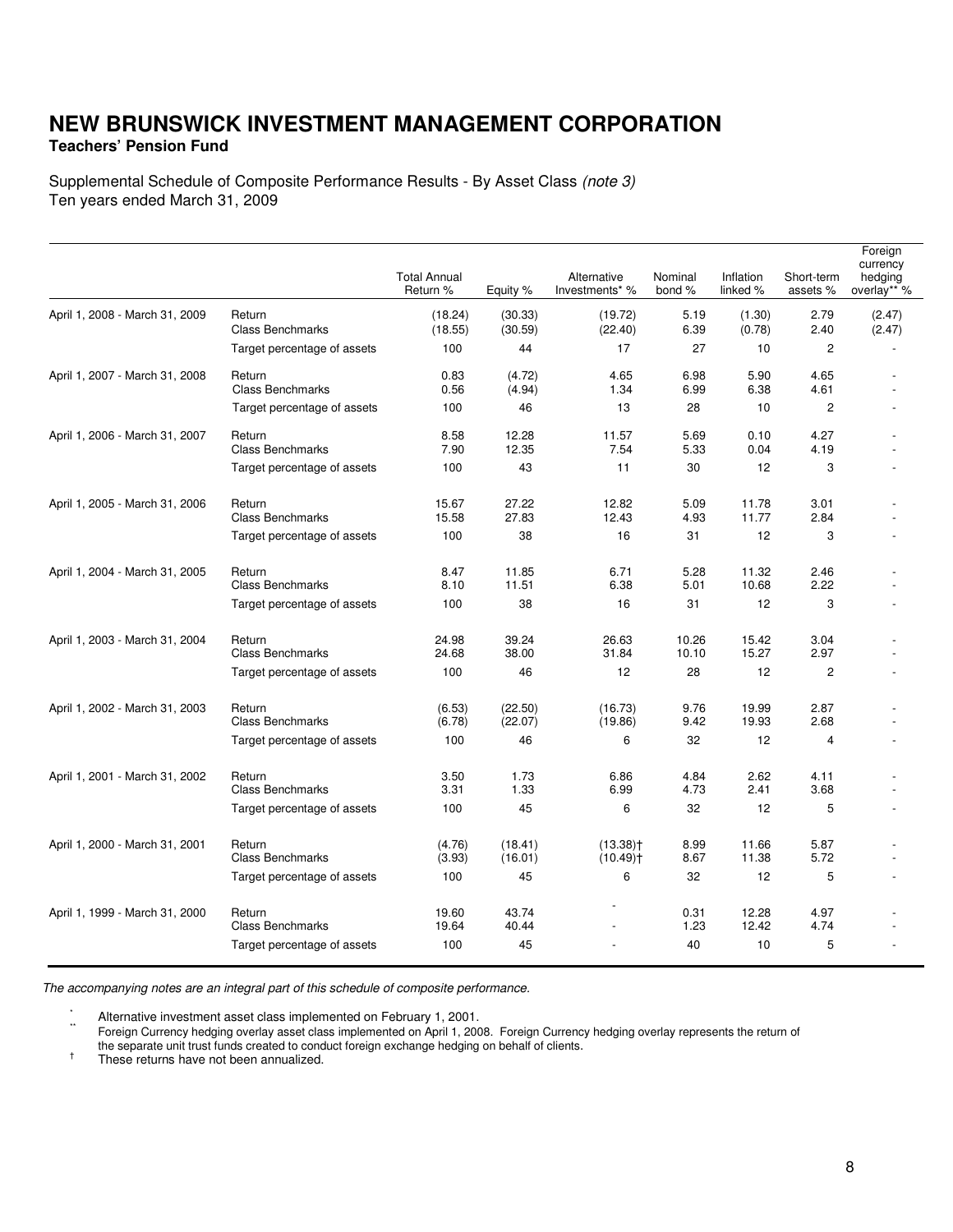### **Teachers' Pension Fund**

Supplemental Schedule of Composite Performance Results - By Asset Class (note 3) Annualized for the periods indicated

|                         |                         |         |         |                |         |           |            | Foreign<br>currency |
|-------------------------|-------------------------|---------|---------|----------------|---------|-----------|------------|---------------------|
|                         |                         |         |         | Alternative    | Nominal | Inflation | Short-term | hedging             |
| Annual compound returns |                         | Total%  | Equity% | investments* % | bond %  | linked %  | assets %   | overlay** %         |
| 10 Years                | Return                  | 4.46    | 3.17    |                | 6.20    | 8.78      | 3.80       |                     |
|                         | <b>Class Benchmarks</b> | 4.30    | 3.11    |                | 6.25    | 8.76      | 3.60       |                     |
| 9 Years                 | Return                  | 2.90    | (0.57)  | 1.08           | 6.88    | 8.40      | 3.67       |                     |
|                         | <b>Class Benchmarks</b> | 2.73    | (0.37)  | 0.26           | 6.82    | 8.36      | 3.47       |                     |
| 8 Years                 | Return                  | 3.90    | 1.92    | 3.05           | 6.62    | 7.99      | 3.40       |                     |
|                         | <b>Class Benchmarks</b> | 3.59    | 1.78    | 1.69           | 6.60    | 7.99      | 3.20       |                     |
| 7 Years                 | Return                  | 3.96    | 1.95    | 2.52           | 6.87    | 8.79      | 3.30       |                     |
|                         | <b>Class Benchmarks</b> | 3.63    | 1.84    | 0.95           | 6.86    | 8.81      | 3.13       |                     |
| 6 Years                 | Return                  | 5.81    | 6.72    | 6.13           | 6.40    | 7.02      | 3.37       |                     |
|                         | <b>Class Benchmarks</b> | 5.47    | 6.49    | 4.92           | 6.44    | 7.06      | 3.20       |                     |
| 5 Years                 | Return                  | 2.35    | 1.19    | 2.45           | 5.64    | 5.42      | 3.43       |                     |
|                         | <b>Class Benchmarks</b> | 2.00    | 1.11    | 0.23           | 5.73    | 5.49      | 3.25       |                     |
| 4 Years                 | Return                  | 0.87    | (1.32)  | 1.41           | 5.74    | 3.99      | 3.68       |                     |
|                         | <b>Class Benchmarks</b> | 0.53    | (1.33)  | (1.25)         | 5.91    | 4.23      | 3.51       |                     |
| 3 Years                 | Return                  | (3.62)  | (9.33)  | (2.13)         | 5.95    | 1.52      | 3.90       |                     |
|                         | <b>Class Benchmarks</b> | (4.03)  | (9.49)  | (5.43)         | 6.23    | 1.83      | 3.73       |                     |
| 2 Years                 | Return                  | (9.20)  | (18.52) | (8.34)         | 6.08    | 2.24      | 3.71       |                     |
|                         | <b>Class Benchmarks</b> | (9.50)  | (18.77) | (11.32)        | 6.69    | 2.74      | 3.50       |                     |
| 1 Year                  | Return                  | (18.24) | (30.33) | (19.72)        | 5.19    | (1.30)    | 2.79       | (2.47)              |
|                         | <b>Class Benchmarks</b> | (18.55) | (30.59) | (22.40)        | 6.39    | (0.78)    | 2.40       | (2.47)              |

The accompanying notes are an integral part of this schedule of composite performance.

\* Alternative investment asset class implemented on February 1, 2001.

 \*\* Foreign Currency hedging overlay asset class implemented on April 1, 2008. Foreign Currency hedging overlay represents the return of the separate unit trust funds created to conduct foreign exchange hedging on behalf of clients.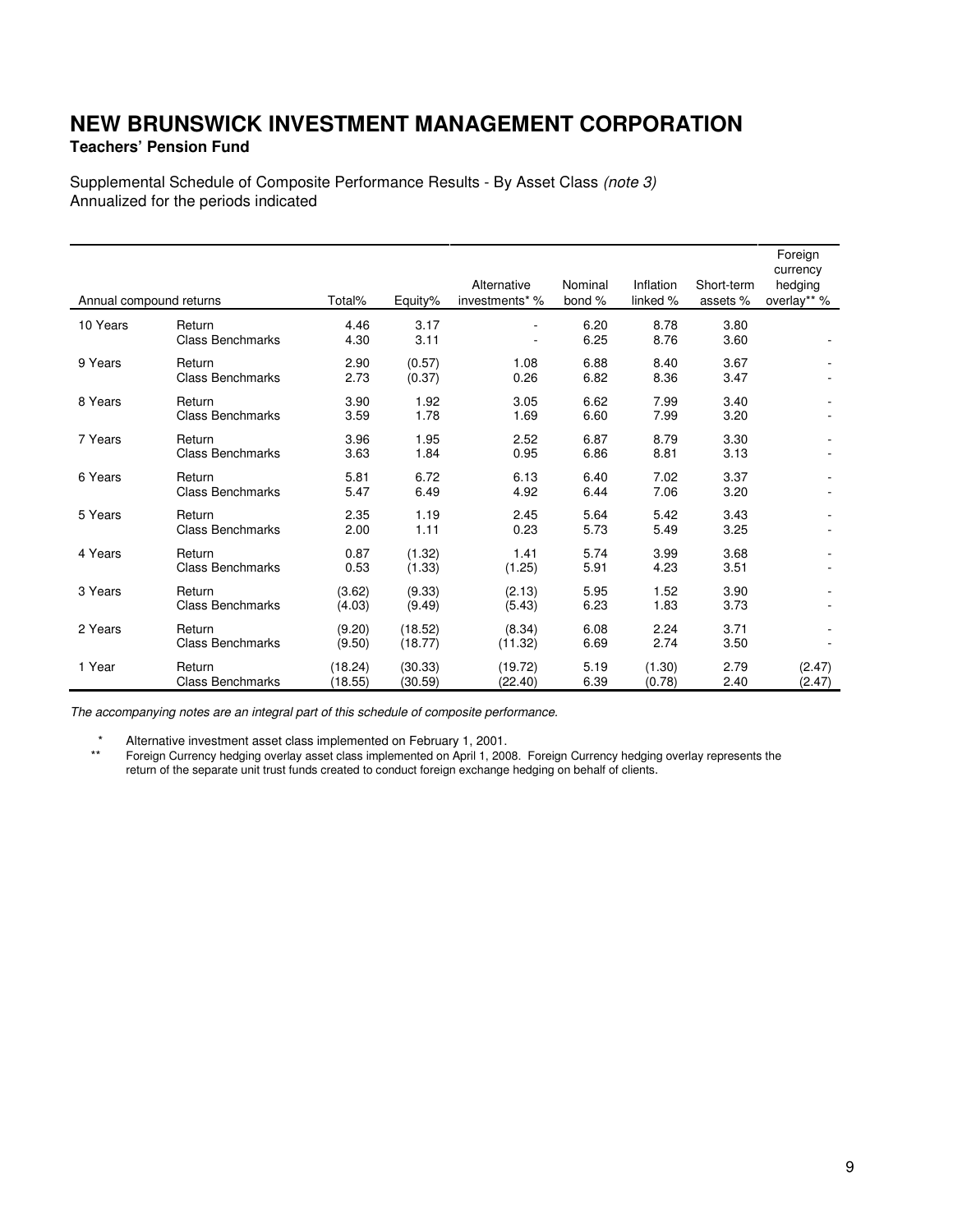## **NEW BRUNSWICK INVESTMENT MANAGEMENT CORPORATION Judges' Superannuation Fund**

Supplemental Schedule of Composite Performance Results – Total Fund (note 3) Ten years ended March 31, 2009

|                                | Total annual<br>return % | <b>Benchmark</b><br>return % | <b>Total Assets</b><br>end of year<br>\$ (in millions) | Percentage of total<br>assets under<br>management % |
|--------------------------------|--------------------------|------------------------------|--------------------------------------------------------|-----------------------------------------------------|
| April 1, 2008 - March 31, 2009 | (18.46)                  | (18.73)                      | 23.4                                                   | 0.34                                                |
| April 1, 2007 - March 31, 2008 | 0.76                     | 0.48                         | 28.7                                                   | 0.33                                                |
| April 1, 2006 - March 31, 2007 | 8.77                     | 8.08                         | 29.0                                                   | 0.33                                                |
| April 1, 2005 - March 31, 2006 | 16.68                    | 16.58                        | 27.5                                                   | 0.34                                                |
| April 1, 2004 - March 31, 2005 | 8.89                     | 8.51                         | 24.6                                                   | 0.35                                                |
| April 1, 2003 - March 31, 2004 | 27.05                    | 26.70                        | 23.6                                                   | 0.36                                                |
| April 1, 2002 - March 31, 2003 | (8.92)                   | (9.11)                       | 19.4                                                   | 0.37                                                |
| April 1, 2001 - March 31, 2002 | 3.20                     | 3.06                         | 22.3                                                   | 0.38                                                |
| April 1, 2000 - March 31, 2001 | (7.17)                   | (6.31)                       | 21.2                                                   | 0.37                                                |
| April 1, 1999 - March 31, 2000 | 23.64                    | 23.50                        | 22.0                                                   | 0.36                                                |

The accompanying notes are an integral part of this schedule of composite performance.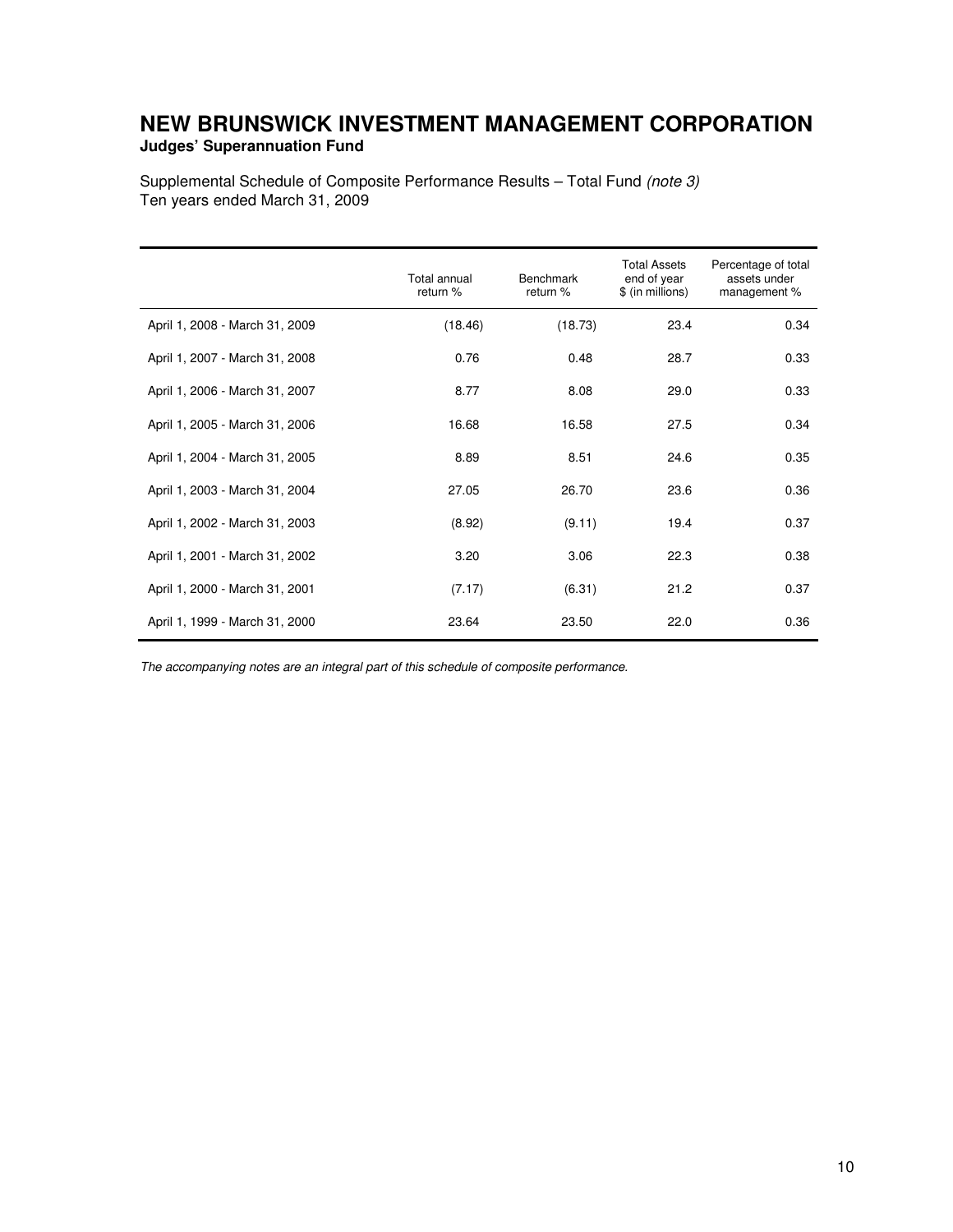### **Judges' Superannuation Fund**

Supplemental Schedule of Composite Performance Results - By Asset Class (note 3) Ten years ended March 31, 2009

|                                |                                   |                                 |                    |                                |                   |                       |                        | Foreign<br>currency    |
|--------------------------------|-----------------------------------|---------------------------------|--------------------|--------------------------------|-------------------|-----------------------|------------------------|------------------------|
|                                |                                   | <b>Total Annual</b><br>Return % | Equity %           | Alternative<br>Investments* %  | Nominal<br>bond % | Inflation<br>linked % | Short-term<br>assets % | hedging<br>overlay** % |
| April 1, 2008 - March 31, 2009 | Return<br><b>Class Benchmarks</b> | (18.46)<br>(18.73)              | (30.36)<br>(30.60) | (18.46)<br>(21.04)             | 5.19<br>6.39      | (1.30)<br>(0.78)      | 2.79<br>2.40           | (2.44)<br>(2.44)       |
|                                | Target percentage of assets       | 100                             | 46                 | 16                             | 27                | 9                     | $\overline{2}$         |                        |
| April 1, 2007 - March 31, 2008 | Return<br><b>Class Benchmarks</b> | 0.76<br>0.48                    | (4.67)<br>(4.92)   | 5.57<br>1.34                   | 6.98<br>6.99      | 5.90<br>6.38          | 4.65<br>4.61           |                        |
|                                | Target percentage of assets       | 100                             | 48                 | 12                             | 28                | 10                    | $\overline{2}$         |                        |
| April 1, 2006 - March 31, 2007 | Return<br><b>Class Benchmarks</b> | 8.77<br>8.08                    | 12.28<br>12.35     | 11.58<br>7.54                  | 5.69<br>5.33      | 0.10<br>0.04          | 4.27<br>4.19           |                        |
|                                | Target percentage of assets       | 100                             | 45                 | 11                             | 29                | 11                    | 3                      |                        |
| April 1, 2005 - March 31, 2006 | Return<br><b>Class Benchmarks</b> | 16.68<br>16.58                  | 27.28<br>27.81     | 12.85<br>12.43                 | 5.10<br>4.93      | 11.77<br>11.77        | 3.01<br>2.84           |                        |
|                                | Target percentage of assets       | 100                             | 45                 | 16                             | 24                | 12                    | 3                      |                        |
| April 1, 2004 - March 31, 2005 | Return<br><b>Class Benchmarks</b> | 8.89<br>8.51                    | 11.82<br>11.47     | 6.71<br>6.38                   | 5.29<br>5.01      | 11.32<br>10.68        | 2.46<br>2.22           |                        |
|                                | Target percentage of assets       | 100                             | 45                 | 16                             | 24                | 12                    | 3                      |                        |
| April 1, 2003 - March 31, 2004 | Return<br><b>Class Benchmarks</b> | 27.05<br>26.70                  | 39.32<br>38.15     | 26.64<br>31.84                 | 10.28<br>10.10    | 15.42<br>15.27        | 3.04<br>2.97           |                        |
|                                | Target percentage of assets       | 100                             | 53                 | 12                             | 21                | 12                    | $\overline{2}$         |                        |
| April 1, 2002 - March 31, 2003 | Return<br><b>Class Benchmarks</b> | (8.92)<br>(9.11)                | (22.65)<br>(22.22) | (16.72)<br>(19.86)             | 9.78<br>9.42      | 19.99<br>19.93        | 2.87<br>2.68           |                        |
|                                | Target percentage of assets       | 100                             | 53                 | 6                              | 25                | 12                    | 4                      |                        |
| April 1, 2001 - March 31, 2002 | Return<br><b>Class Benchmarks</b> | 3.20<br>3.06                    | 1.62<br>1.32       | 6.86<br>6.99                   | 4.84<br>4.73      | 2.62<br>2.41          | 4.11<br>3.68           |                        |
|                                | Target percentage of assets       | 100                             | 52                 | 6                              | 25                | 12                    | 5                      |                        |
| April 1, 2000 - March 31, 2001 | Return<br><b>Class Benchmarks</b> | (7.17)<br>(6.31)                | (18.39)<br>(16.24) | $(13.38)^{T}$<br>$(10.49)^{T}$ | 8.97<br>8.67      | 11.66<br>11.38        | 5.87<br>5.72           |                        |
|                                | Target percentage of assets       | 100                             | 52                 | 6.00                           | 25                | 12                    | 5                      |                        |
| April 1, 1999 - March 31, 2000 | Return<br><b>Class Benchmarks</b> | 23.64<br>23.50                  | 43.18<br>39.98     |                                | 0.33<br>1.23      | 12.28<br>12.42        | 4.97<br>4.74           |                        |
|                                | Target percentage of assets       | 100                             | 55                 |                                | 30                | 10                    | 5                      |                        |

The accompanying notes are an integral part of this schedule of composite performance.

\* Alternative investment asset class implemented on February 1, 2001.

Foreign Currency hedging overlay asset class implemented on April 1, 2008. Foreign Currency hedging overlay represents the return of the separate unit trust funds created to conduct foreign exchange hedging on behalf of clients.

† These returns have not been annualized.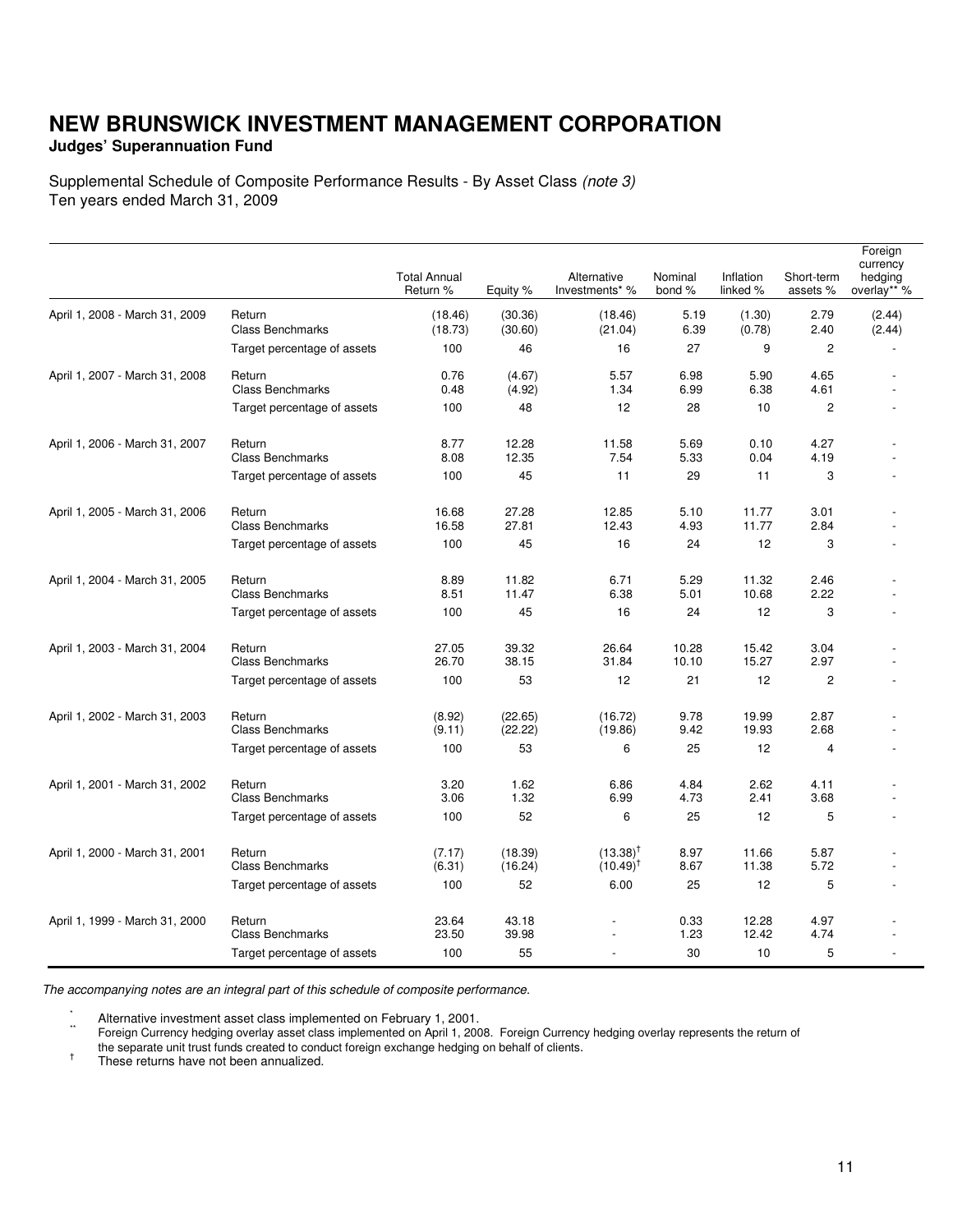## **Judges' Superannuation Fund**

Supplemental Schedule of Composite Performance Results - By Asset Class (note 3) Annualized for the periods indicated

|                         |                                   |                    |                    | Alternative        | Nominal      | Inflation        | Short-term   | Foreign<br>currency<br>hedging |
|-------------------------|-----------------------------------|--------------------|--------------------|--------------------|--------------|------------------|--------------|--------------------------------|
| Annual compound returns |                                   | Total%             | Equity%            | investments* %     | bond %       | linked %         | assets %     | overlay** %                    |
| 10 Years                | Return<br><b>Class Benchmarks</b> | 4.52<br>4.37       | 3.10<br>3.03       |                    | 6.21<br>6.25 | 8.78<br>8.76     | 3.80<br>3.60 |                                |
| 9 Years                 | Return<br><b>Class Benchmarks</b> | 2.59<br>2.43       | (0.59)<br>(0.42)   | 1.36<br>0.45       | 6.88<br>6.82 | 8.40<br>8.36     | 3.67<br>3.47 |                                |
| 8 Years                 | Return<br><b>Class Benchmarks</b> | 3.88<br>3.58       | 1.89<br>1.76       | 3.37<br>1.91       | 6.62<br>6.60 | 7.99<br>7.99     | 3.40<br>3.20 |                                |
| 7 Years                 | Return<br><b>Class Benchmarks</b> | 3.98<br>3.66       | 1.93<br>1.83       | 2.88<br>1.21       | 6.88<br>6.86 | 8.78<br>8.81     | 3.30<br>3.13 |                                |
| 6 Years                 | Return<br><b>Class Benchmarks</b> | 6.30<br>5.95       | 6.73<br>6.50       | 6.57<br>5.22       | 6.41<br>6.44 | 7.02<br>7.06     | 3.37<br>3.20 |                                |
| 5 Years                 | Return<br><b>Class Benchmarks</b> | 2.57<br>2.23       | 1.19<br>1.10       | 2.95<br>0.58       | 5.65<br>5.73 | 5.42<br>5.49     | 3.43<br>3.25 |                                |
| 4 Years                 | Return<br><b>Class Benchmarks</b> | 1.05<br>0.71       | (1.31)<br>(1.34)   | 2.03<br>(0.82)     | 5.74<br>5.91 | 3.99<br>4.23     | 3.68<br>3.51 |                                |
| 3 Years                 | Return<br><b>Class Benchmarks</b> | (3.68)<br>(4.08)   | (9.33)<br>(9.50)   | (1.34)<br>(4.88)   | 5.95<br>6.23 | 1.52<br>1.83     | 3.90<br>3.73 |                                |
| 2 Years                 | Return<br><b>Class Benchmarks</b> | (9.36)<br>(9.64)   | (18.52)<br>(18.77) | (7.22)<br>(10.55)  | 6.08<br>6.69 | 2.24<br>2.74     | 3.71<br>3.50 |                                |
| 1 Year                  | Return<br><b>Class Benchmarks</b> | (18.46)<br>(18.73) | (30.36)<br>(30.60) | (18.46)<br>(21.04) | 5.19<br>6.39 | (1.30)<br>(0.78) | 2.79<br>2.40 | (2.44)<br>(2.44)               |

The accompanying notes are an integral part of this schedule of composite performance.

\* Alternative investment asset class implemented on February 1, 2001.

 \*\* Foreign Currency hedging overlay asset class implemented on April 1, 2008. Foreign Currency hedging overlay represents the return of the separate unit trust funds created to conduct foreign exchange hedging on behalf of clients.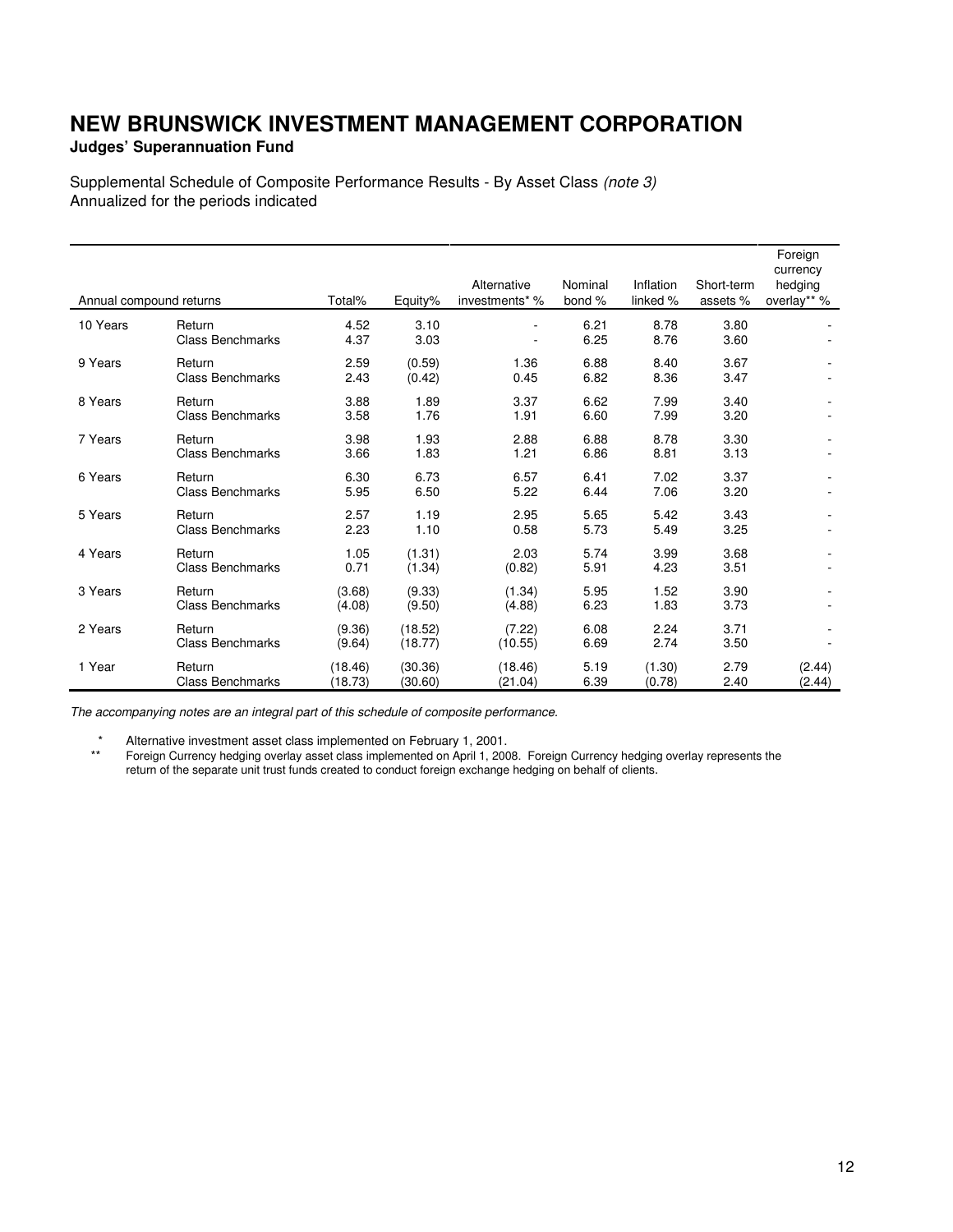Notes to Schedules of Composite Performance Results

Ten years ended March 31, 2009

#### **1. Operations:**

New Brunswick Investment Management Corporation ("NBIMC") is a Crown corporation of the Province of New Brunswick. NBIMC was appointed as trustee, on March 11, 1996 by an Act of the New Brunswick Legislature, and assumed responsibility for the management of the assets of the Public Service Superannuation Fund, the Teachers' Pension Fund and the Judges' Superannuation Fund (collectively, the "Funds" and individually, the "Fund") effective April 1, 1996. On April 1, 1998, the assets of the Funds were transferred to unit trust funds established by NBIMC to facilitate the collective investment management and administration of the assets. Effective April 1, 2008, separate unit trust funds were created to conduct foreign exchange hedging on behalf of each Fund, according to its investment policy. These foreign currency hedging overlay portfolios are passive in nature and do not attempt to profit from tactical foreign exchange views. At March 31, 2009, there were 22 unit trust funds in operation, each with a specific investment mandate. Each of the Funds holds units of the unit trust funds in accordance with the investment policy of the respective Fund.

#### **2. Compliance Statement**

 NBIMC has prepared and presented this report in compliance with the Global Investment Performance Standards (GIPS®).

#### **3. Composites**

The schedule of composite performance presented and the supplemental schedules of composite performance reflecting the Funds represent all of NBIMC's Composites.

#### Schedule of Composite Performance Results - Total Funds Under Management:

The attached schedule of composite performance results presents the performance results of total funds under management from April 1, 1999 to March 31, 2009. All portfolios managed by NBIMC are included in this single composite.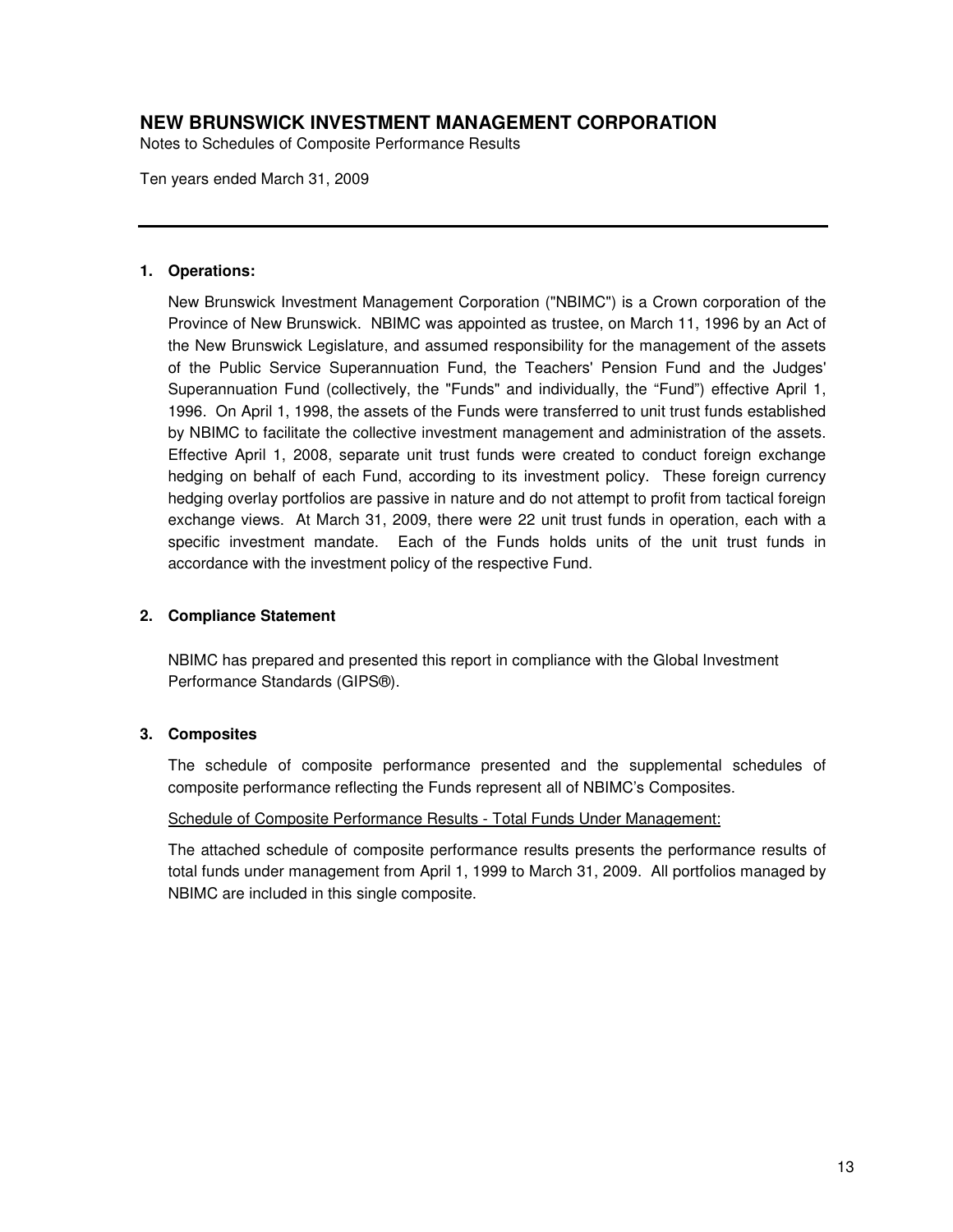Notes to Schedules of Composite Performance Results

Ten years ended March 31, 2009

#### **3. Composites:**

#### Supplemental Schedules:

The supplemental schedules of composite performance results by asset class of each respective Fund present the performance results from April 1, 1999 to March 31, 2009.

#### **4. Calculation of Composite Investment Performance Results:**

- (a) The investment performance for the Funds has been calculated on a time-weighted basis using daily valuations and geometric linking of daily returns. Composite returns are calculated based on geometric linking of monthly returns, which are asset-weighted using beginning of month asset values.
- (b) Performance returns are calculated using trade-date accounting.
- (c) The composites include all fee paying, discretionary accounts managed by NBIMC.
- (d) Performance returns are calculated on an accrual basis, which include all dividends, net of withholding taxes, interest (including interest income from short term cash investments) and realized and unrealized gains and losses as of the last business day of the fiscal year. The returns reflect the cost of brokerage commissions on completed transactions. Performance returns are computed in Canadian dollars.

Additional information regarding NBIMC's policies and procedures for calculating and reporting performance results is available upon request.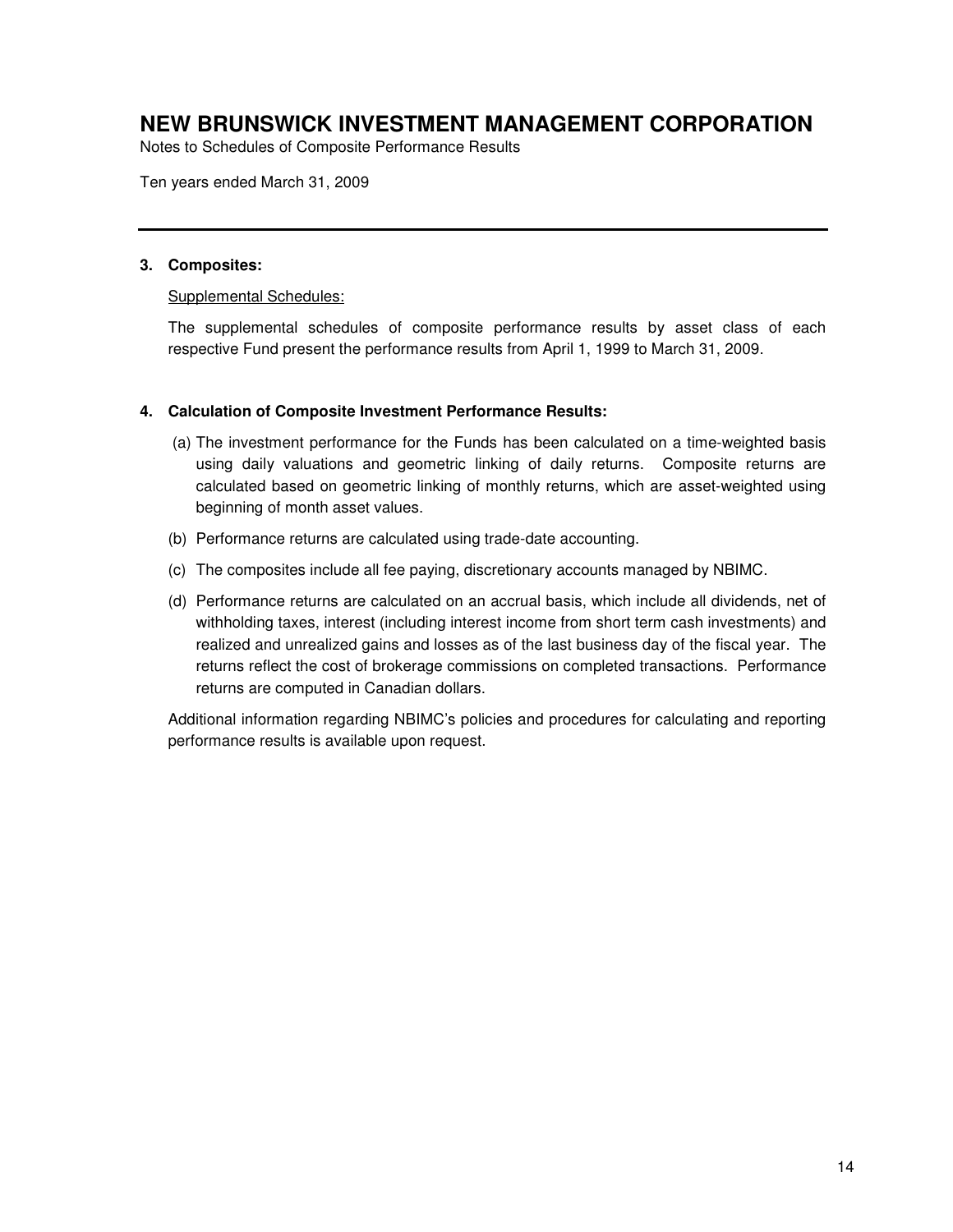Notes to Schedules of Composite Performance Results

Ten years ended March 31, 2009

#### **4. Calculation of Composite Investment Performance Results (continued):**

| Benchmark Index Composition         |                                                                                                                                                                                                             |                                                                                                                                                                                                                                      |                                                                                                                                                                                                                                                   |  |  |
|-------------------------------------|-------------------------------------------------------------------------------------------------------------------------------------------------------------------------------------------------------------|--------------------------------------------------------------------------------------------------------------------------------------------------------------------------------------------------------------------------------------|---------------------------------------------------------------------------------------------------------------------------------------------------------------------------------------------------------------------------------------------------|--|--|
| Asset class                         | April 1 2008 <sup>†</sup>                                                                                                                                                                                   | September 2007 <sup>11</sup><br>March 2008                                                                                                                                                                                           | February 2007 <sup>TTT</sup><br>August 2007                                                                                                                                                                                                       |  |  |
| Equity                              | <b>WEIGHTED AVERAGE:</b><br>45.8% S&P TSX Composite<br>22.7% S&P 500<br>31.5% MSCI EAFE                                                                                                                     | <b>WEIGHTED AVERAGE:</b><br>45.2% S&P/TSX Composite<br>22.9% S&P 500<br>0.0% Russell 2000<br>8.3% Nikkei 225<br>23.6% MSCI Europe                                                                                                    | <b>WEIGHTED AVERAGE:</b><br>48.4% S&P/TSX Composite<br>17.2% S&P 500<br>4.3% Russell 2000<br>9.2% Nikkei 225<br>20.9% MSCI Europe                                                                                                                 |  |  |
| Alternative Investments             | <b>WEIGHTED AVERAGE:</b><br>26.3% NAREIT Equity<br>6.4% S&P 500<br>7.6% MSCI EAFE<br>$8.1\%$ CPI + 4%<br>11.7% Goldman Sachs<br>Commodity Index<br>37.0% DEX 91-day T-bill<br>Index<br>2.8% Call Loan Index | <b>WEIGHTED AVERAGE:</b><br>28.1% NAREIT Equity<br>0.9% S&P/TSX Composite<br>5.1% S&P 500<br>6.3% MSCI Europe<br>5.6% CPI + 4%<br>13.8% Goldman Sachs<br>Commodity Index<br>37.3% DEX 91-day T-bill<br>Index<br>2.8% Call Loan Index | <b>WEIGHTED AVERAGE:</b><br>26.9% NAREIT Equity<br>1.0% S&P/TSX Composite<br>4.5% S&P 500<br>4.4% MSCI Europe<br>$3.4\%$ CPI + 4%<br>15.2% Goldman Sachs<br>Commodity Index<br>41.5% ScotiaMcLeod<br>91-day T-bills Index<br>3.1% Call Loan Index |  |  |
| <b>Nominal Bonds</b>                | <b>DEX All Government Index</b>                                                                                                                                                                             | <b>DEX All Government Index</b>                                                                                                                                                                                                      | ScotiaMcLeod All<br>Government Index                                                                                                                                                                                                              |  |  |
| <b>Inflation Linked</b>             | DEX Real Return Bond Index                                                                                                                                                                                  | DEX Real Return Bond Index                                                                                                                                                                                                           | ScotiaMcLeod Real Return<br>Bond Index                                                                                                                                                                                                            |  |  |
| Short-term Assets                   | <b>WEIGHTED AVERAGE:</b><br>93.0% DEX 91 Day T-Bill<br>Index<br>7.0% Call Loan Index                                                                                                                        | <b>WEIGHTED AVERAGE:</b><br>93.0% DEX 91 Day T-Bill<br>Index<br>7.0% Call Loan Index                                                                                                                                                 | <b>WEIGHTED AVERAGE:</b><br>93.0% ScotiaMcLeod 91 Day<br><b>Treasury Bill Index</b><br>7.0% Call Loan Index                                                                                                                                       |  |  |
| Foreign Currency Hedging<br>Overlay | Foreign Currency Hedging<br>Overlay Portfolio                                                                                                                                                               |                                                                                                                                                                                                                                      |                                                                                                                                                                                                                                                   |  |  |

(e) Benchmark returns were calculated using the following indices:

† Effective April 1, 2008, Canadian dollar benchmarks were implemented for international exposure, in conjunction with a foreign exposure hedging overlay strategy for each Fund. The benchmark return for the passive FX hedging overlay asset class is equal to actual returns because the strategy does not attempt to profit from tactical foreign exchange views. The MSCI EAFE benchmark replaced MSCI Europe and the Nikkei 225; and the S&P500 replaced the Russell 2000.

<sup>††</sup> Effective November 6, 2007 the TSX Inc renamed the Scotia McLeod bond benchmark Index to the DEX All Government Bond Index, the ScotiaMcLeod 91-day T-Bill Index to the DEX 91-day T-Bill Index, and the ScotiaMcLeod Real Return Bond Index to the DEX Real Return Bond Index.

<sup>†††</sup> Effective March 19, 2007 the S&P/TSX MidCap and SmallCap index benchmarks were replaced with the S&P/TSX Completion Index following S&P's announcement that the S&P/TSX SmallCap Index would be separate from the S&P/TSX Composite Index. The S&P/TSX Completion Index contains the remaining constituents of the S&P/TSX Composite Index.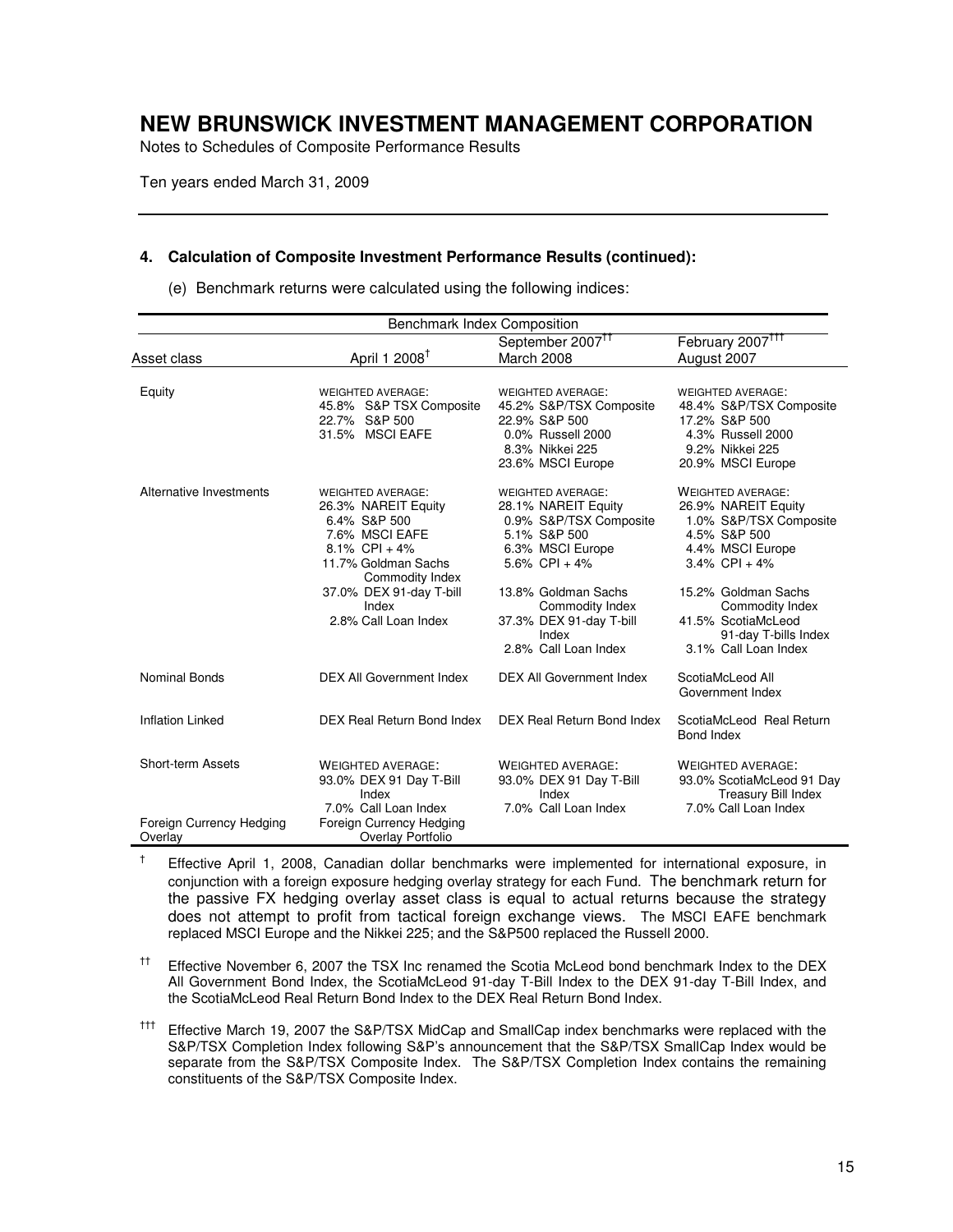Notes to Schedules of Composite Performance Results

Ten years ended March 31, 2009

#### **4. Calculation of Composite Investment Performance Results (continued):**

(e) Benchmark returns were calculated using the following indices:

| <b>Benchmark Index Composition</b> |                                                                                                                                                                                                                                                                             |                                                                                                                                                                                                                                                                           |                                                                                                                                                                                                                                  |  |  |  |
|------------------------------------|-----------------------------------------------------------------------------------------------------------------------------------------------------------------------------------------------------------------------------------------------------------------------------|---------------------------------------------------------------------------------------------------------------------------------------------------------------------------------------------------------------------------------------------------------------------------|----------------------------------------------------------------------------------------------------------------------------------------------------------------------------------------------------------------------------------|--|--|--|
|                                    | January 2006 -                                                                                                                                                                                                                                                              | January 2005 -                                                                                                                                                                                                                                                            | January 2004 -                                                                                                                                                                                                                   |  |  |  |
| Asset class                        | January 2007 <sup>†</sup>                                                                                                                                                                                                                                                   | December 2005 <sup>†</sup>                                                                                                                                                                                                                                                | December 2004                                                                                                                                                                                                                    |  |  |  |
| Equity                             | <b>WEIGHTED AVERAGE:</b><br>48.4% S&P TSX Equity<br>17.4% S&P 500<br>4.3% Russell 2000<br>9.3% Nikkei 225<br>20.6% MSCI Europe                                                                                                                                              | <b>WEIGHTED AVERAGE:</b><br>48.2% S&P TSX Equity<br>17.4% S&P 500<br>4.4% Russell 2000<br>9.3% Nikkei 225<br>20.7% MSCI Europe                                                                                                                                            | <b>WEIGHTED AVERAGE:</b><br>57.1% S&P/TSX Composite<br>13.7% S&P 500<br>3.4% Russell 2000<br>7.3% Nikkei 225<br>16.5% MSCI Europe                                                                                                |  |  |  |
|                                    |                                                                                                                                                                                                                                                                             |                                                                                                                                                                                                                                                                           | 1.6% ScotiaMcLeod 91<br>Day T-Bills Index<br>0.4% Call Loan Index                                                                                                                                                                |  |  |  |
| Alternative Investments            | <b>WEIGHTED AVERAGE</b><br>26.9% NAREIT Equity<br>S&P TSX Equity<br>$1.1\%$<br>4.7%<br>S&P 500<br>4.5%<br><b>MSCI Europe</b><br>3.7%<br>$CPI + 4%$<br>Goldman Sachs<br>14.4%<br>Commodity Index<br>41.6%<br>ScotiaMcLeod 91-Day<br>T-Bills Index<br>Call Loan Index<br>3.1% | <b>WEIGHTED AVERAGE</b><br>27.4% NAREIT Equity<br>S&P TSX Equity<br>2.4%<br>S&P 500<br>4.3%<br>2.8%<br><b>MSCI Europe</b><br>4.9%<br>$CPI + 4%$<br>Goldman Sachs<br>12.8%<br>Commodity Index<br>42.2%<br>ScotiaMcLeod 91-<br>Day T-Bills Index<br>3.2%<br>Call Loan Index | <b>WEIGHTED AVERAGE:</b><br>29.9% NAREIT Equity<br>3.9% S&P/TSX Composite<br>7.7% S&P 500<br>3.1% MSCI Europe<br>$0.7\%$ CPI + 4%<br>2.4% 7.12% annually<br>41.8% ScotiaMcLeod<br>91-day T-bills Index<br>10.5.% Call Loan Index |  |  |  |
| Nominal Bonds                      | ScotiaMcLeod All Government<br>Index                                                                                                                                                                                                                                        | ScotiaMcLeod All<br>Government Index                                                                                                                                                                                                                                      | ScotiaMcLeod All<br>Government Index                                                                                                                                                                                             |  |  |  |
| <b>Inflation Linked</b>            | ScotiaMcLeod Real Return<br>Bond Index                                                                                                                                                                                                                                      | ScotiaMcLeod Real Return<br>Bond Index                                                                                                                                                                                                                                    | ScotiaMcLeod Real Return<br>Bond Index                                                                                                                                                                                           |  |  |  |
| <b>Short-term Assets</b>           | <b>WEIGHTED AVERAGE</b><br>93.0%<br>ScotiaMcLeod 91-<br>Day Treasury<br>7.0% Call Loan Index                                                                                                                                                                                | <b>WEIGHTED AVERAGE</b><br>93.0%<br>ScotiaMcLeod 91-<br>Day Treasury<br>7.0% Call Loan Index                                                                                                                                                                              | <b>WEIGHTED AVERAGE:</b><br>80.0% ScotiaMcLeod 91 Day<br><b>Treasury Bill Index</b><br>20.0% Call Loan Index                                                                                                                     |  |  |  |

 $^{\dagger}$  Effective December 19, 2005 the S&P/TSX Composite was replaced as a benchmark by the S&P/TSX Equity index due to the planned introduction of income trust securities into the composite Index. Effective January 2007, the S&P/TSX Equity Index was replaced as a benchmark by the S&P/TSX Composite Index following completion of extensive research regarding income trusts as a component of this index and due to the decline in the composition of the companies making up the Equity only index.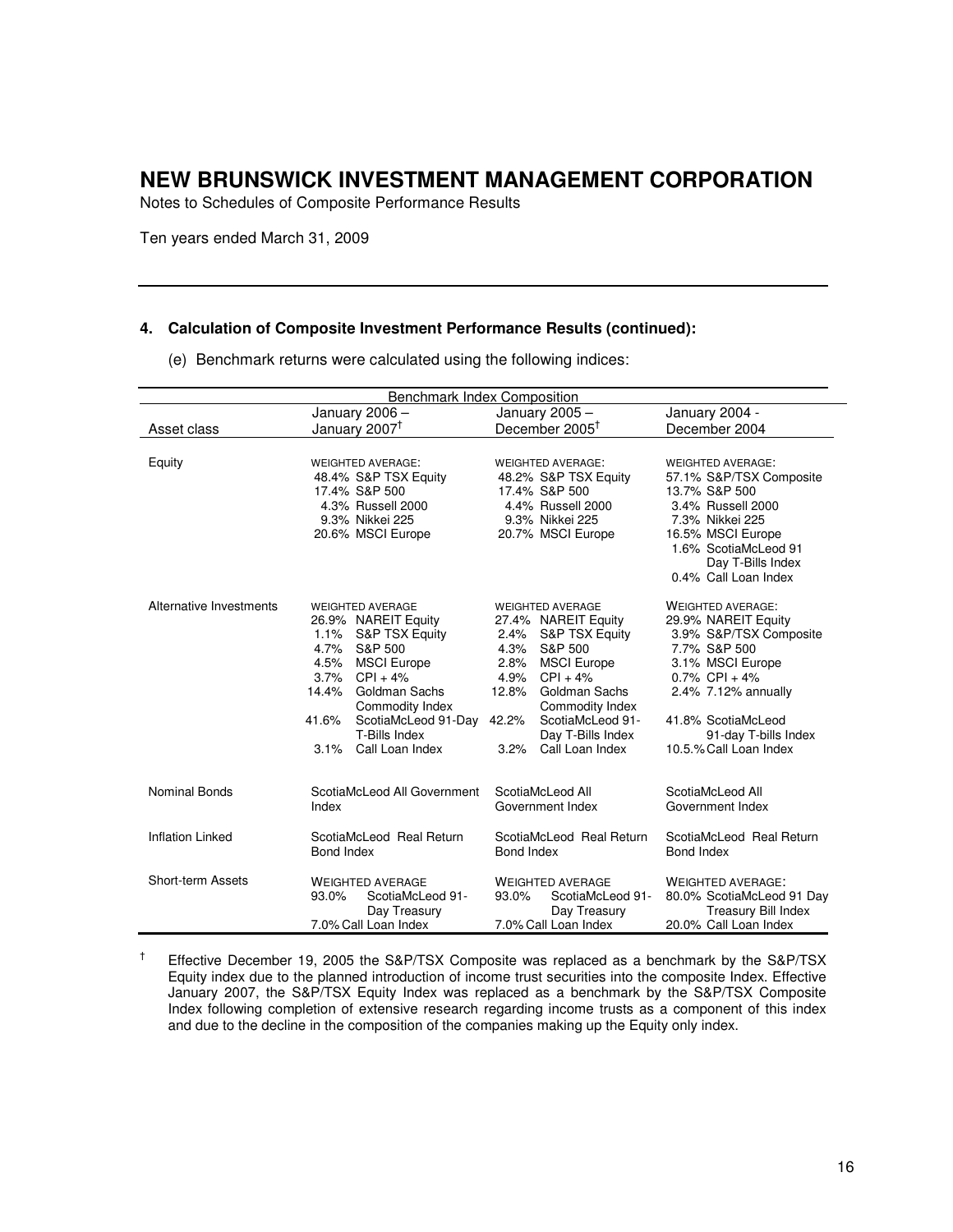Notes to Schedules of Composite Performance Results

Ten years ended March 31, 2009

#### **4. Calculation of Composite Investment Performance Results (continued):**

(e) Benchmark returns were calculated using the following indices (continued):

|                         | <b>Benchmark Index Composition</b>                                                                       |                                                                                                                                                        |                                                                                                                 |
|-------------------------|----------------------------------------------------------------------------------------------------------|--------------------------------------------------------------------------------------------------------------------------------------------------------|-----------------------------------------------------------------------------------------------------------------|
|                         | November 2002-                                                                                           | April 2000 -                                                                                                                                           | April 1999 -                                                                                                    |
| Asset class             | December 2003                                                                                            | October 2002 <sup>T</sup>                                                                                                                              | March 2000                                                                                                      |
| Equity                  | <b>WEIGHTED AVERAGE:</b><br>64.0% S&P/TSX Composite                                                      | <b>WEIGHTED AVERAGE:</b><br>TSE 300 Total Return<br>Index up to May<br>1, 2002 and<br>thereafter the<br>S&P/TSX<br>Composite<br>NBIMC's G-6 Index*     | <b>WEIGHTED AVERAGE:</b><br>TSE 300 Total Return<br>Index<br>NBIMC's G-6 Index*                                 |
|                         | 8.0% S&P 500<br>2.0% Russell 2000<br>9.0% Nikkei 225<br>17.0% MSCI Europe                                |                                                                                                                                                        |                                                                                                                 |
| Alternative Investments | <b>WEIGHTED AVERAGE:</b><br>33.0% NAREIT Equity                                                          | <b>WEIGHTED AVERAGE:</b><br>33 1/3% NAREIT<br><b>Equity Index</b>                                                                                      | Not applicable                                                                                                  |
|                         | 17.0% S&P/TXS Composite<br>30.0% S&P 500<br>5.0% FTSE-100                                                | 16 2/3% TSE Total<br>Return Index<br>up to May 1,<br>2002 and<br>thereafter the<br>S&P TSX<br>Composite<br>30.0%<br>S&P 500<br>5.0%<br><b>FTSE-100</b> |                                                                                                                 |
|                         | 5.0% DAX<br>5.0% CAC-40<br>5.0% MIB-30                                                                   | 5.0%<br>DAX.<br>5.0%<br>CAC-40<br>5.0%<br>MIB-30                                                                                                       |                                                                                                                 |
| <b>Nominal Bond</b>     | <b>WEIGHTED AVERAGE:</b><br>ScotiaMcLeod All<br>Government Index                                         | <b>WEIGHTED AVERAGE:</b><br>ScotiaMcLeod All<br>Government Index                                                                                       | <b>WEIGHTED AVERAGE:</b><br>ScotiaMcLeod All<br>Government Index                                                |
| <b>Inflation Linked</b> | ScotiaMcLeod Real Return<br>Bond Index                                                                   | ScotiaMcLeod Real<br><b>Return Bond Index</b>                                                                                                          | ScotiaMcLeod Real Return<br><b>Bond Index</b>                                                                   |
| Short-term Assets       | <b>WEIGHTED AVERAGE:</b><br>80.0% ScotiaMcLeod<br>91-Day Treasury Bill<br>Index<br>20.0% Call Loan Index | <b>WEIGHTED AVERAGE:</b><br>80.0%<br>ScotiaMcLeod<br>91-Day Treasury<br><b>Bill Index</b><br>20.0%<br>Call Loan Index                                  | <b>WEIGHTED AVERAGE:</b><br>ScotiaMcLeod 91-<br>80.0%<br>Day Treasury Bill<br>Index<br>20.0%<br>Call Loan Index |

† From February 2001 for alternative investments asset class.

NBIMC's G-6 index is a weighted average of the following:<br>32.0% S&P 500 8.0% Russell 2000 20.0% Nil 8.0% Russell 2000 20.0% Nikkei 225 10.0% FTSE-100<br>10.0% DAX 10.0% MIB-30 10.0% CAC-40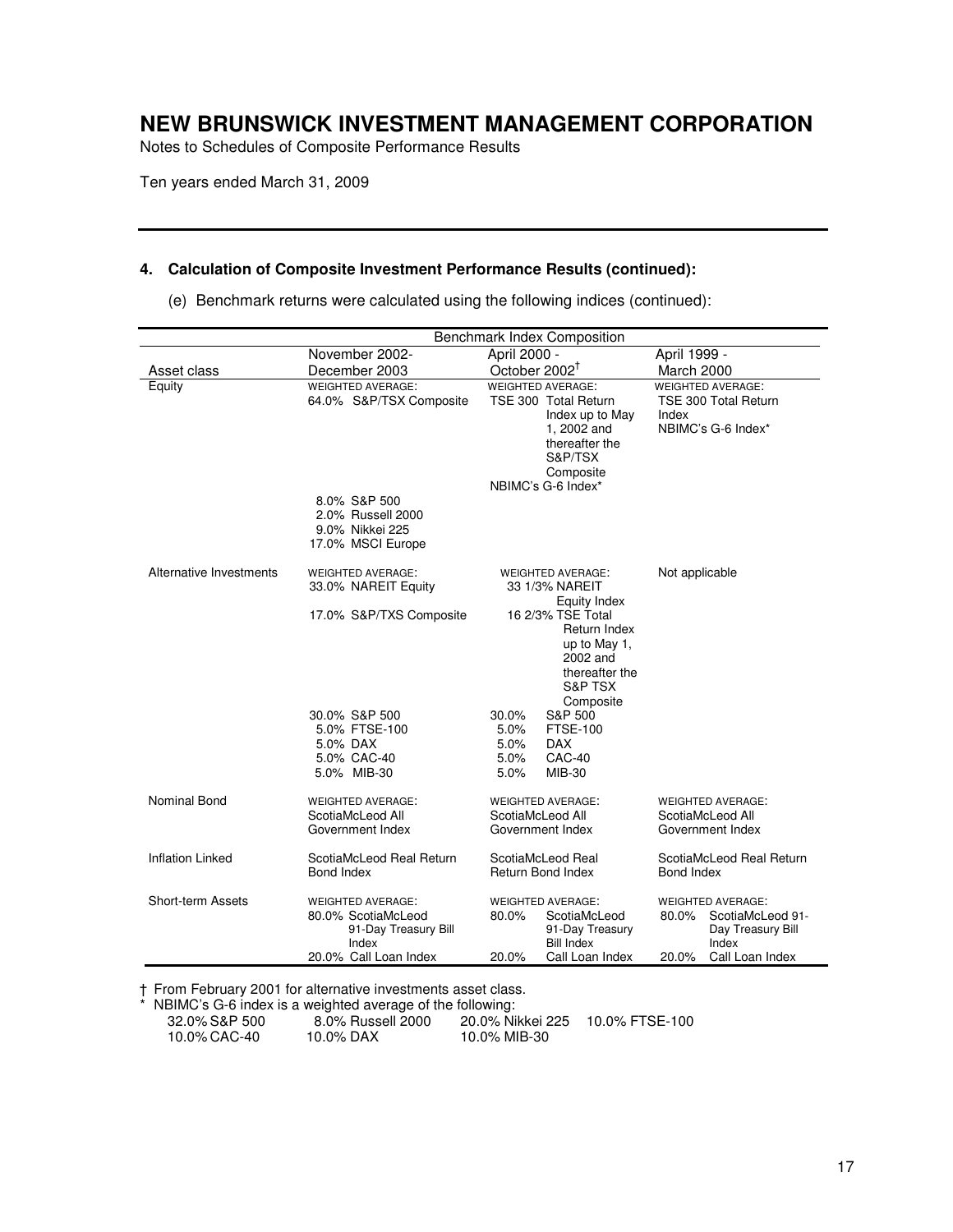Notes to Schedules of Composite Performance Results

Ten years ended March 31, 2009

#### **4. Calculation of Composite Investment Performance Results (continued):**

- (f) Asset class returns include returns from cash and cash equivalents, which are held within each asset class segment of the respective Fund. The Chief Investment Officer of NBIMC sets asset class weightings for each Fund, within tolerances established in the investment policies set by the Board of Directors of NBIMC.
- (g) The dispersion of the performance returns is measured by the range between the highest and lowest performing portfolio in the composite.
- (h) The composite performance presented in these schedules may not be indicative of future performance. Readers should also be aware that other performance calculation methods may produce different results, and that the results for specific accounts and for different periods may vary from composite returns presented. Comparisons of investment results should consider qualitative circumstances and should be made only to portfolios with generally similar objectives. In calculating the composite performance, no adjustments were made for income taxes, management fees, custodial fees or Fund expenses.
- (i) In the calculation and presentation of performance returns, NBIMC is not aware of any instances in which this presentation does not conform with the laws and regulations of any province or territory of Canada in which NBIMC operates.

#### **5. Derivative instruments:**

Futures contracts, forward foreign exchange contracts, exchange traded and over-the-counter options and swaps are used to a significant extent in investment management activities within each Fund.

These derivative instruments are used for various purposes, including:

- to simulate an investment in a particular stock market, but with lower transaction costs;
- to enhance performance returns;
- to modify the cash flow characteristics of an investment; or
- to hedge against potential losses due to changes in foreign exchange rates or stock prices.

In using derivative instruments, as described above, NBIMC has established investment criteria, policies and procedures over the extent and use of derivative instruments to manage performance returns and mitigate market risk, credit risk, foreign currency risk and interest rate risk factors.